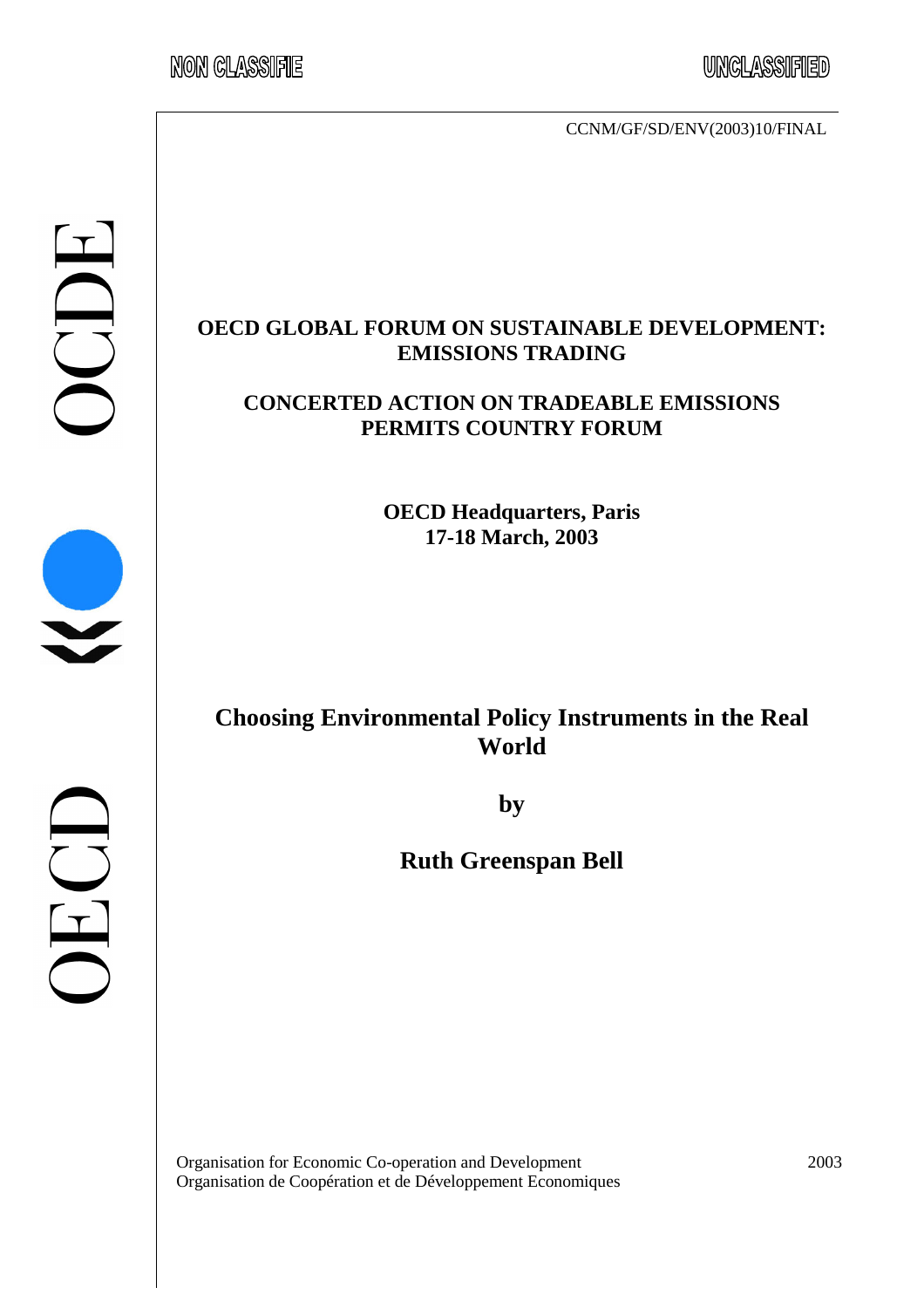### **FOREWORD**

This paper was prepared by Ruth Greenspan Bell (Resources for the Future – RFF) for the OECD Global Forum on Sustainable Development: Emissions Trading and Concerted Action on Tradeable Emissions Permits (CATEP) Country Forum, held at the OECD Headquarters in Paris on 17-18 March 2003. The aim of the Forum was to bring representatives from OECD and non-OECD country governments together with representatives from the research community, to identify and discuss key policy issues relating to greenhouse gas emissions trading and other project based mechanisms for GHG emission reduction, such as Joint Implementation and the Clean Development Mechanism. The Forum also aimed to promote dialogue between the various stakeholder groups, and discuss policy needs in the design and implementation of tradeable emissions schemes. Forum participants included representatives from OECD and non-OECD governments, as well as from the research community. Those from industry and other institutions involved with emissions trading, joint implementation and clean development mechanism projects such as the European Commission and the World Bank were also represented.

The OECD Global Forums are one of the two pillars of the new architecture of the Centre for Co-operation with Non-Members, agreed upon by the Committee on Co-operation with Non-Members. The Global Forum on Sustainable Development (GFSD) provides a mechanism for achieving the OECD Ministers' outreach objective and will complement other work on sustainable development. Within the organisational framework of OECD, the GFSD will aim to facilitate a constructive dialogue between non-member and OECD economies on key issues on the sustainable development agenda.

CATEP is a research network funded by DG Research of the European Commission, and co-ordinated by the Department of Environmental Studies, University College, Dublin.

The ideas expressed in the paper are those of the author and do not necessarily represent the views of the OECD or its Member Countries nor of RFF or any other member of the RFF Taiyuan team.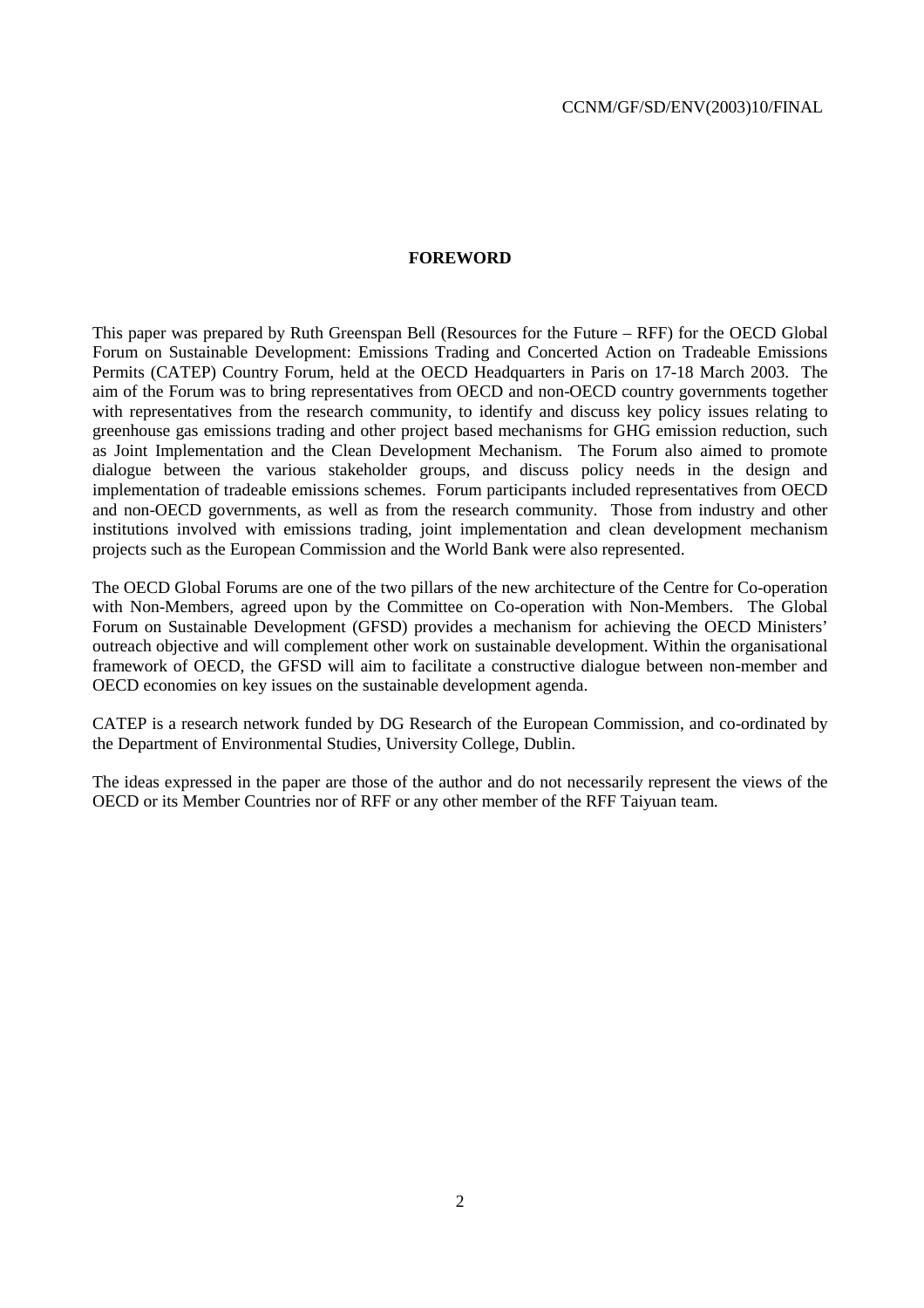# **TABLE OF CONTENTS**

| 1.             |                                                                           |  |
|----------------|---------------------------------------------------------------------------|--|
| 2.             |                                                                           |  |
| 3.             | ECONOMIC SOLUTIONS FOR THE DEVELOPING WORLD AND COUNTRIES IN              |  |
| 4.             |                                                                           |  |
| 5 <sub>1</sub> |                                                                           |  |
|                |                                                                           |  |
|                |                                                                           |  |
|                |                                                                           |  |
|                | 6. HOW CAN GENUINE ENVIRONMENTAL PROGRESS BE STIMULATED IN THE DEVELOPING |  |
|                |                                                                           |  |
|                |                                                                           |  |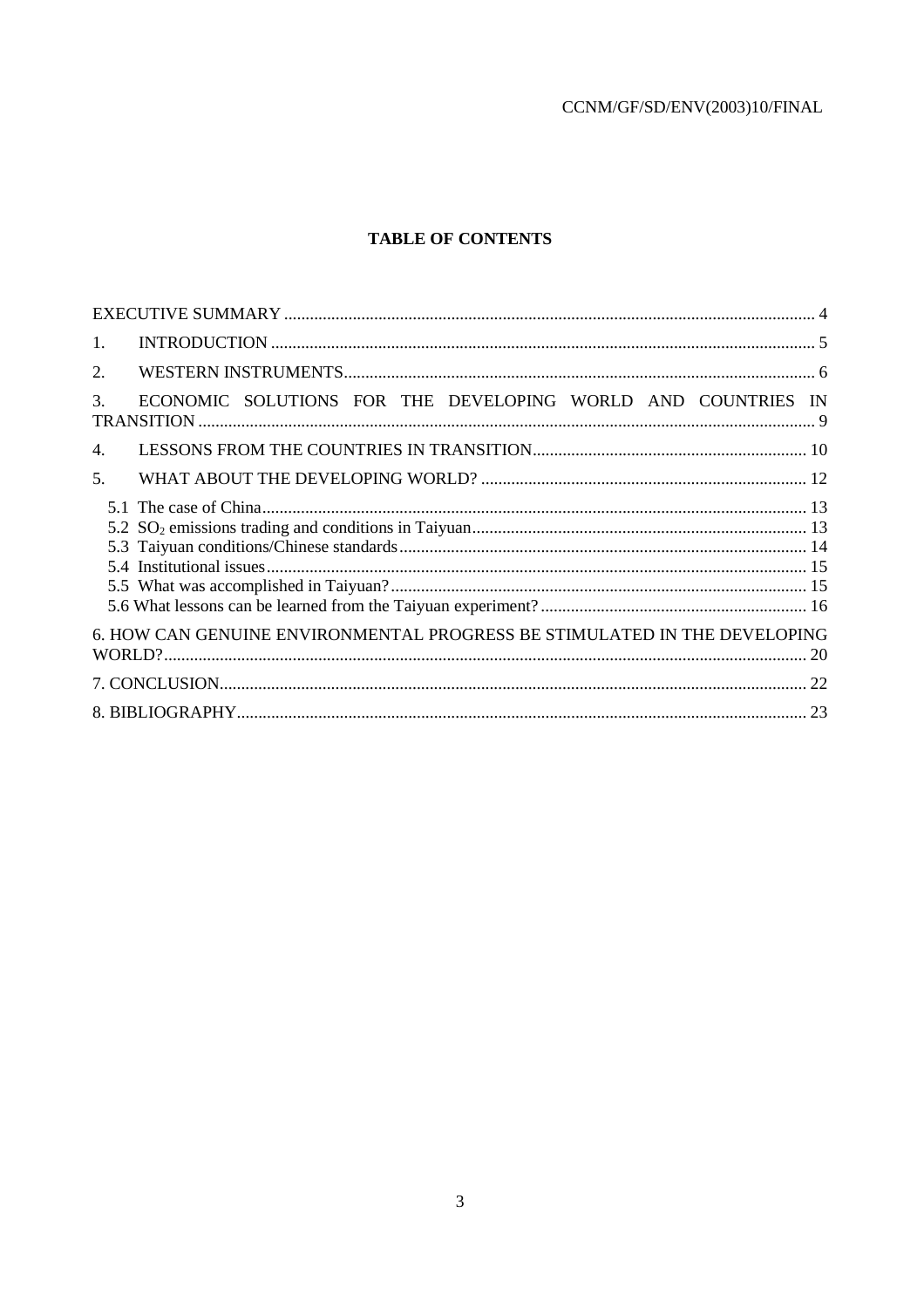## **EXECUTIVE SUMMARY**

In their enthusiasm for efficiency over other values, the advocates for market-based instruments for environmental control have reversed the order in which environmental solutions are found. They have written their prescriptions without first doing a physical examination of the patient; in other words, they have first recommended environmental instruments and secondarily tried to bend institutions to support the already identified cure. The engine for environmental regulation consists of the institutions available country by country to carry out environmental policy. Institutional inadequacies such as low functioning legal systems, historical experience (or inexperience) with markets, distorting and often institutionalised corruption, and public acceptance certainly can be fixed. But changing these fundamentals can be a long and arduous process. Those who advise governments to adopt reforms for which the institutional basis does not yet exist put the cart before the horse, a costly mistake that directs weak countries in the direction of solutions they have little hope of implementing. Instead, the donors and advisors should be seeking alternative approaches, for example to encourage incremental improvements and pragmatic goals, by considering a transitional or tiered approach that will take into account existing capabilities and institutions, at the same time acknowledging that a long learning curve lies ahead with inevitably uneven implementation and slippage from time to time. Another approach would be to find examples of small, albeit imperfect, efforts that seem to be working and building on them. The long-term goal should be efficient solutions, but only the most developed countries should be encouraged to attempt difficult environmental policy instruments like taxation and emissions trading schemes.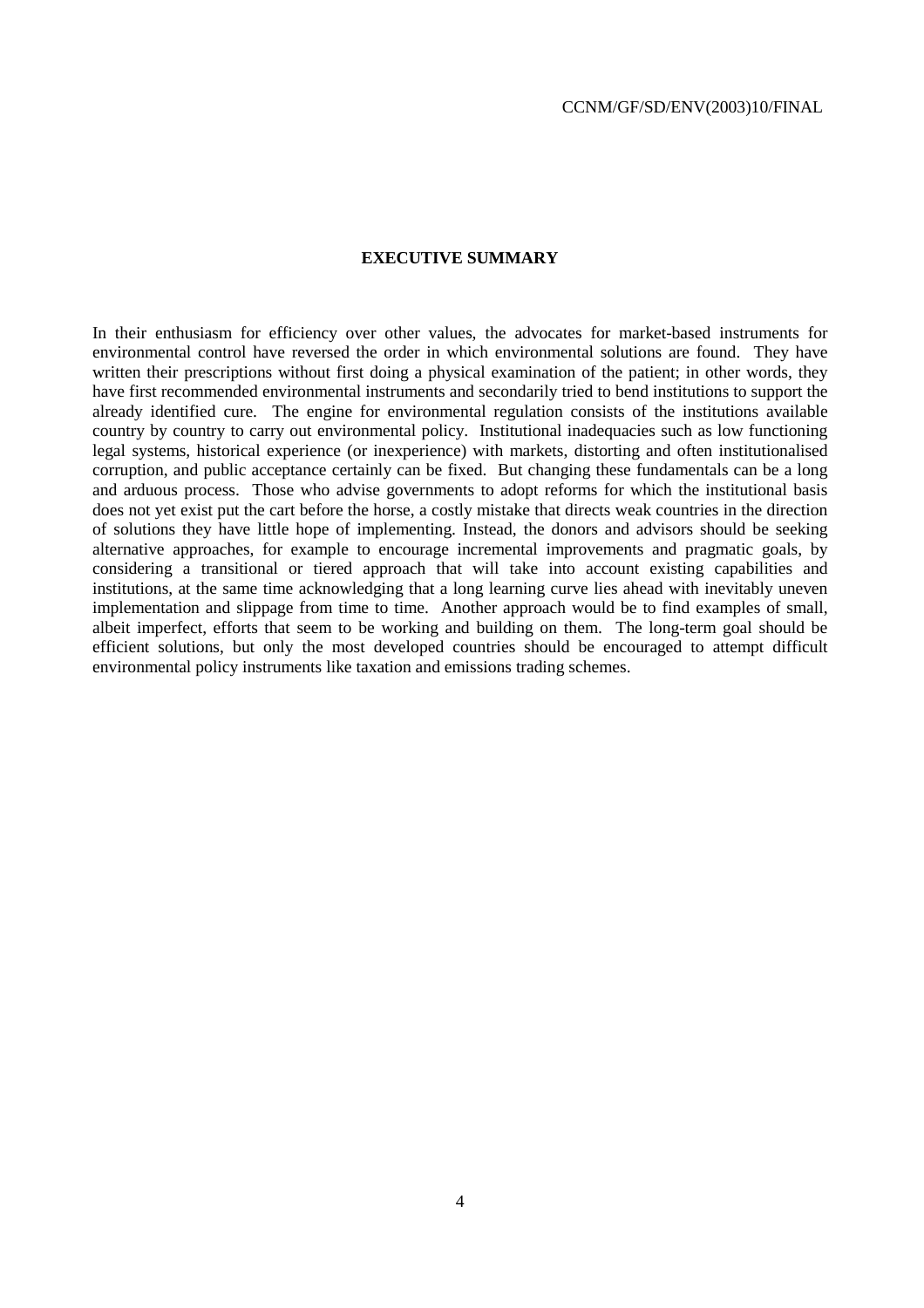#### **1. INTRODUCTION**

The predominant environmental policy advice that OECD and donors like the international financial institutions have provided through environmental development assistance and advice to the developing world and transitioning countries has a familiar ring. Its themes— principally market solutions—parallel what the institutions and their advisors (advice tagged the Washington Consensus) tell the same countries to do to reform their economies generally.

Clifford Russell, formerly of Vanderbilt University<sup>1</sup> and I have argued that there is a parallel "Environmental Consensus", that tips heavily in the direction of saying that the best hope countries have to clean up some very badly polluted environments is by adopting management systems based on economic incentives. And, perhaps because many of the advisors are academics on the cutting edge of research, rather than practitioners (there are exceptions), the advice is to try to adopt some of the most difficult of the market-based instruments, namely tradable emissions permits and various taxing schemes. Our concern is that the message about what kinds of institutions, practices, habits and legal and economic culture are necessary to support these very sophisticated instruments is buried in the footnotes or as an afterthought. This reverses the appropriate order of inquiry.

We have expressed concern that the Environmental Consensus deserves a much wider debate. The Washington Consensus<sup>2</sup> is now a very prominent subject; even among economists, there are a wide range of opinions from Stiglitz to Sachs, and the dialogue has opened up to include, as it should, lawyers, sociologists, anthropologists and politicians.

To date, the Environmental Consensus has been a tightly held monopoly of the economists, who dominate both the OECD and the international financial institutions. The difficulty is that economists are only one part of a much larger conversation in the domestic environmental dialogue in the mature environmental regimes, and for good reason. The choice of environmental policy instruments should value efficiency as much as possible, but the policy choices must also be politically acceptable to a wide range of stakeholders, and must be supportable by existing institutions, notably the legal system, the human capital and infrastructure, and by the dominant culture, traditions and habits of each country. Choices about the tools and goals must reflect domestic resolve, will and readiness to perform, since environmental protection requires so much of so many actors in society.<sup>3</sup> It is therefore understandably rare in any of the developed economies that any one group of experts or stakeholders would have such a predominant role as do the economists in policy setting in the developing world.

<sup>&</sup>lt;sup>1</sup> See Bibliography for joint writings on this subject.

 $2^2$  The Washington Consensus is the name commonly attached to the advice that the international financial institutions' (IFI) tell the developing world and transitioning countries to do to reform their economies— principally market solutions. The phrase was coined by John Williamson, currently Senior Fellow at the Institute for International Economics in Washington, D.C.

 $3$  One obvious example is the effort to control non-point pollution. The very nature of non-point is that it is generated, and therefore controlled at uncountable locations, and requires wide-spread cooperation and willingness to act.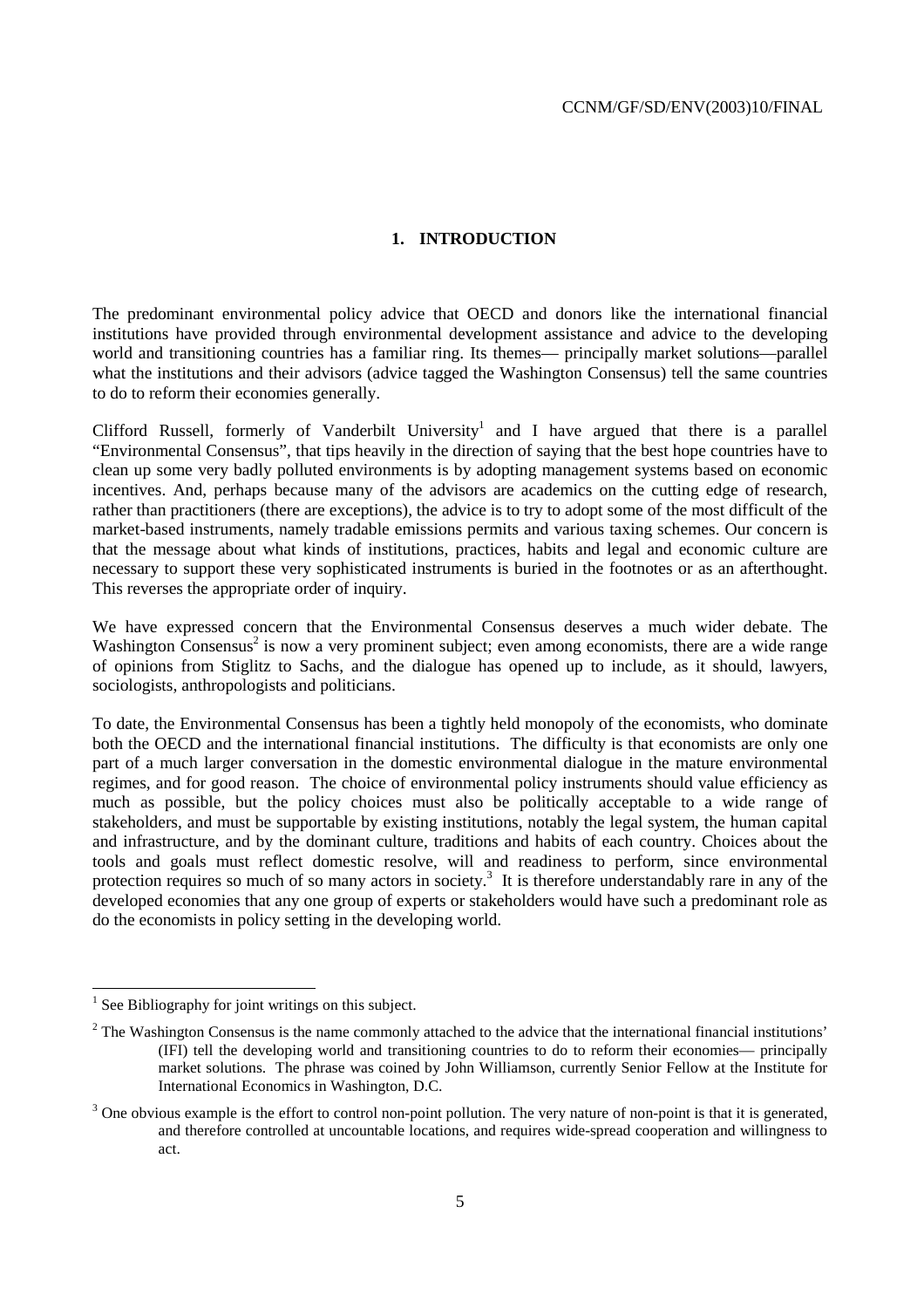As a consequence, the countries most in trouble are not getting a well-rounded picture about what is achievable. What the Consensus does not say is that the institutions, infrastructure, and human capital needed to support the sophisticated environmental instruments the West promotes are not present in much of the developing world. The other missing truth is that the experience with the most highly sophisticated instruments is not very large or deep even in the mature environmental regimes – indeed, some instruments popular with advisors are still more theoretical than applied. This presents little reason to hope that they will be easy to apply in the more difficult contexts of the developing world and countries in transition.

This is a difficult message to deliver to proud countries that, despite having excellent minds in their universities fully capable of running sophisticated models and writing laws, have extremely weak histories of environmental regulation and compliance. Moreover, as many at the International Financial Institutions (IFIs) acknowledge privately, advisors are under pressure to provide "solutions," when most realistic observers recognise that there is no silver bullet or single solution, for the magnitude and depth of problem that exists.

This paper sets out a brief history of the development of market-based instruments and their dissemination. It then discusses some of the practical and institutional reasons why they are very difficult to genuinely apply – as opposed to plan – in the countries in economic and political transition. The next section discusses my view of the experiment in Taiyuan, China, sponsored by the Asian Development Bank, to promote  $SO_2$  emissions trading. Finally, I make some recommendations about how actual improvements in air and water might be achieved in the future.

#### **2. WESTERN INSTRUMENTS**

Incentive-based approaches to environmental control were being developed in academia at the same time that many of the basic environmental laws were being written in the United States. As Mikael Skou Andersen (2001) has pointed out, the academic thinkers plainly stated that their aim was to change policy, not just to pursue economic research. However, none of those early laws used economic tools. Although professionals at the US Environmental Protection Agency (EPA) were aware of this thinking, they did not begin to incorporate it into regulatory programs until they were confronted with some very knotty Clean Air Act implementation problems. In response, the EPA set up a system that gave industry the opportunity to bank or sell emission reduction credits in the context of air regulation.

The success of this early experiment led to the enactment in the 1990 Clean Air Act of the now wellknown  $SO_2$  -reduction credit banking and trading program as a way to attack acid rain. Firms that can control their pollution more cheaply may accumulate credits and can then sell the credits to others, who must otherwise spend more to reduce pollution.

It is important to remember that these were controversial provisions. They were enacted as a small part of a larger legislative package, but not before considerable scrutiny, as part of Congressional proposals that were considered throughout the 1980s. The design of the  $SO<sub>2</sub>$  trading program had to satisfy a wide range of stakeholders. Significant interest groups opposed emissions trading, and partly because of that, the program that was enacted contained a number of important conditions and safeguards. The entire system was developed in the context of a mature "rule of law" society, which means that non-compliance is vigilantly punished through the enforcement system, and there is room for private litigants to enforce against cheating. The government firmly manages system integrity, requires expensive monitoring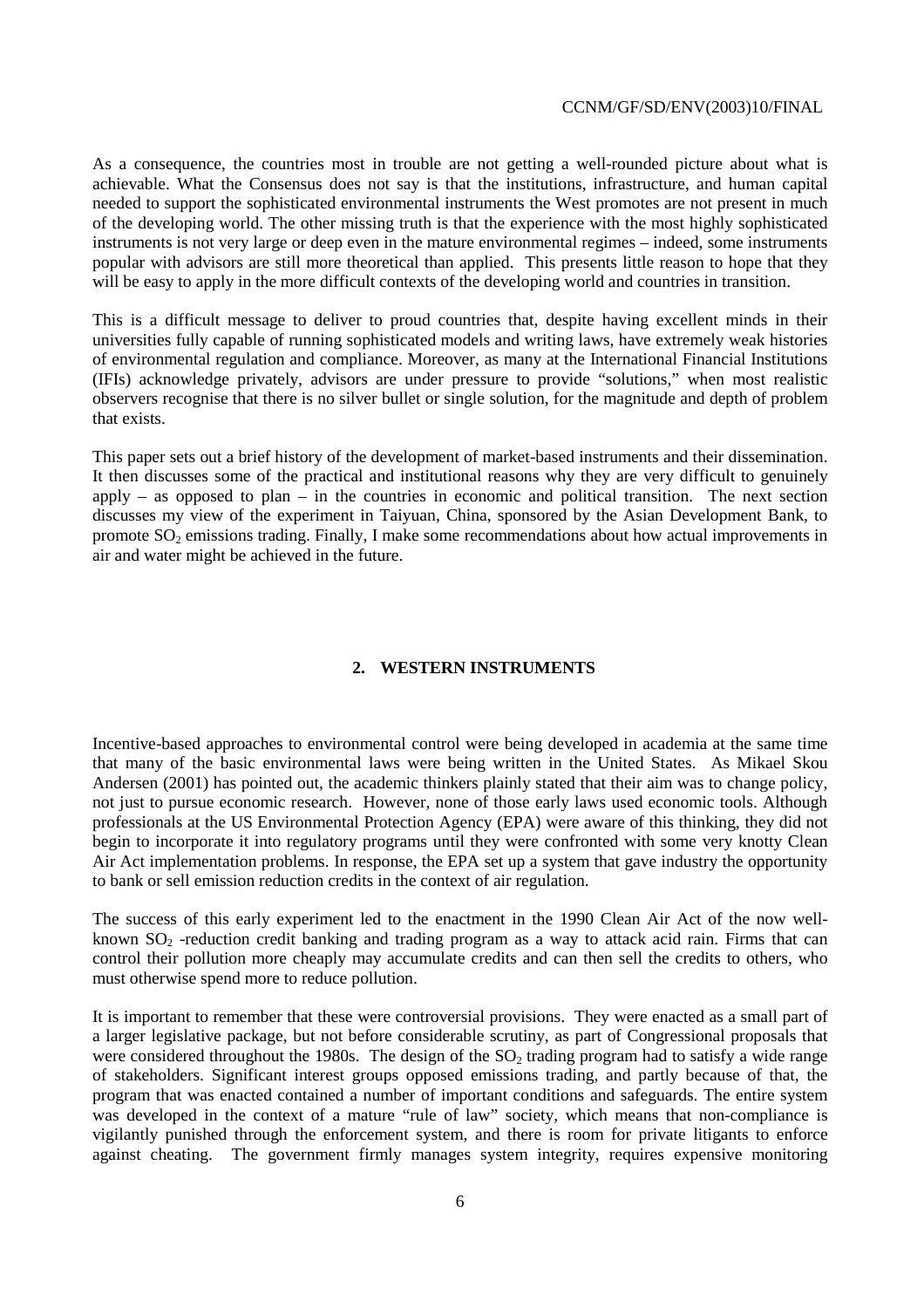equipment to assure that genuine reductions are being sold, and assigns every credit (called an "allowance") a serial number, to ensure that a unit's emissions did not exceed the number of allowances it held over a year. All transactions are online and completely transparent.

Trading has clearly helped meet the goal of reducing sulphur dioxide discharges in the United States and has apparently saved society money in the bargain, although unrelated developments like railroad rate deregulation and increased competition in the western low-sulphur coal fields also contributed to this end.

Despite this success, trading is not the dominant U.S. approach to environmental protection, even in a fully developed market system. Most regulatory programs use traditional methods, because to do otherwise poses significant technical challenges and generates political firefights. In fact, there is very little consistency among the approaches embedded in the various U.S. environmental statutes and the tools they impose. Some require cost/benefit balancing; others forbid it. Some are health-based; others are technology based. This is not presented as a virtue; it's just a fact that reflects the considerable political and bureaucratic interests involved in writing and passing legislation.<sup>4</sup>

And incentive approaches are not universally embraced. Some public advocates oppose economic instruments because they fear that emissions trading cannot be adequately enforced; others mistakenly think these programs sanction pollution. Sometimes industry is resistant. Keohane offers one explanation:

*Firms may simply support the continuation of the status quo…because replacing familiar policies with new instruments can mean the existing expertise within firms becomes less value (Keohane, et al 1997).* 

In other words, firms have a number of potentially conflicting objectives and are not only driven by efficiency.

To date, the functioning emissions trading programs in the United States are for air, not water, although the Bush Administration has recently announced a program for water quality trading. Some analysts, my colleague James Boyd among them, have expressed doubts whether the challenges of water basin-based effluent trading – among them highly disparate sources (including non-point), hydrology and the difficulties of monitoring -- can be overcome (Boyd, 2000).

A vivid example of the importance of vigilant enforcement in the success of emissions trading was provided by the breakdown of at least one other U.S. air trading program. Christine Todd Whitman's New Jersey state trading system for trading nitrogen oxides and volatile organic compounds was recently shut down when enforcers discovered that the biggest single seller of allowances was in violation of its regulatory obligations. Presumably, it was selling suspect credits. The collapse of this seller left little to trade in New Jersey. The much-acclaimed RECLAIM program in the L.A. basin has encountered its own share of problems, concerns about whether it is really reducing pollution, and currently, many doubters.<sup>5</sup>

-

<sup>&</sup>lt;sup>4</sup> Several articles by Daniel H. Cole & Peter Z. Grossman (1999), (2002) explore whether so-called command and control is in fact inefficient, and examine in detail the slow evolution of U.S. practice and law.

<sup>&</sup>lt;sup>5</sup> See, e.g., the concerns expressed by William D. Nordhaus of Yale University (Nordhaus, 2002), with respect to  $CO_2$ emission trading: "A final concern arises in the wake of the recent revelations of financial finagling in the world's largest and, it used to be said, most transparent market economy. A cap-and-trade system relies upon accurate measurement of emissions by all relevant parties. If firm A… sells emissions permits to firm B… where both A and B are operating under emissions caps, then it is essential to monitor the emissions of A and B to make sure that their emissions are in fact within their specified limits. … It was generally supposed that monitoring would be relatively straightforward in countries with strong legal and enforcement systems such as the United States. This was probably naïve and overly optimistic. The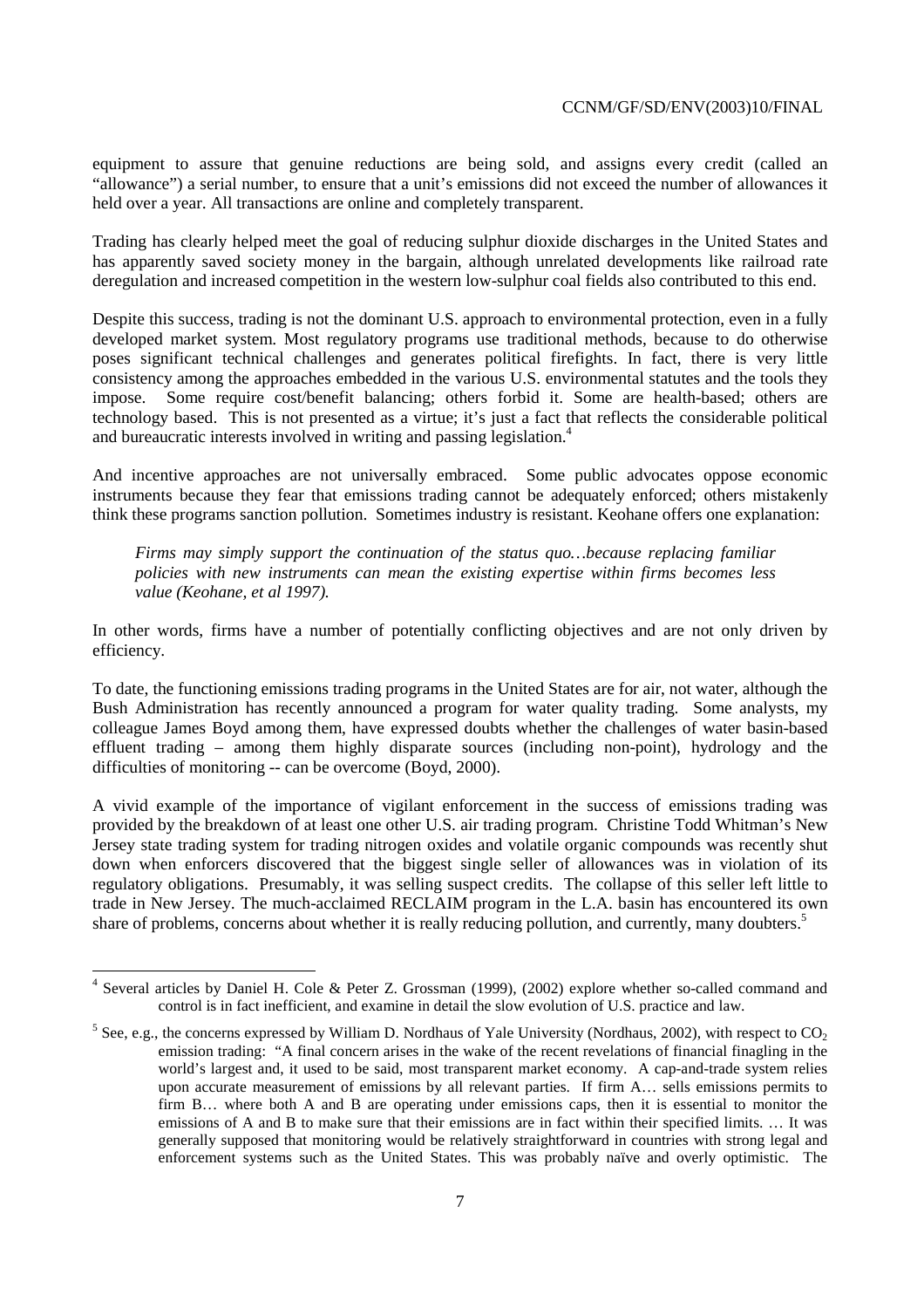Cole and Grossman nicely summed up the actual complexity of the choices for and against market-based environmental instruments, in their examination of the U.S. system:

*…[S]tandard economic accounts of the comparative efficiency of alternative regulatory schemes are insensitive to historical, institutional and technological contexts. Most importantly, they tend to assume 'perfect (and, incidentally, costless) monitoring,' or they assume that monitoring costs are the same regardless of the control regime that is chosen. … [T]here are many other economic, institutional and technological variables that can affect the comparison of regulatory options, which is precisely why* case-by-case examinations are required." (Cole and Grossman, 1999 - citations omitted)

Emissions trading is obviously not the only market-based instrument for environmental control. Other economic instruments include deposit-refund systems, which pay people for dropping recyclable material at a centre, and taxes on fertiliser, gasoline, and other polluting agents, tools used in Europe. Germany, France, and the Netherlands charge industry for certain kinds of emissions, but the charges are designed to raise revenue for infrastructure investment rather than to discourage pollution.

Andersen has examined the actual functioning of European systems to use market incentives to control water pollution. He takes the economics profession to task for treating "the issue through micro-economic partial equilibrium analysis that disregards the complexities" (at p. 6) and is concerned that "to apply economic instruments thoughtlessly may quickly discredit this policy instrument" (at p. 23):

*… the choice and implementation of specific policy instruments depends to a considerable degree on the national context .. the national policy style. Strategies for pollution control reflect deeply-rooted traditions of government intervention, and in particular, of the relationship between government and industry. … Each nation's regulatory style is thus a function of its unique political heritage. It requires comprehensive knowledge of constitutional, administrative, historical and cultural institutions to understand the opportunities and limitations arising from a particular policy style. (Andersen, 2001 - citations omitted)*

Most experts are well aware of the odd fact that many countries formerly under the domination of the Soviet Union also appeared to be using market-like instruments for pollution control early in or even before the transition. They imposed fees and fines on certain emissions and exceedances of regulatory standards, and deposit-refund regimes on bottles and cans. But pollution charges were not an incentive to reduce pollution because they were paid out of the soft budgets of state enterprises; today, they are too small or too inconsistently collected to make a real dent on industry's behavior. In some cases, they have made donor addicts of the environmental agencies that depend on this money for their funding. Depositrefund systems hit an interesting cultural hot button, as many now perceive them as a grim reminder of a world of poverty in which recycling was a response to deprivation (they may go over better with younger Central Europeans who don't remember the reality of state socialism -compare Drakulic, 1991). These schemes have been the subject of considerable attention from bodies like OECD, who have sought to improve them to fit the new circumstances.

 $\overline{a}$ 

accounting scandals of the last year have not been limited to dollar scandals, but these have also spilled over into emissions markets. They are not yet emissions scandals because the dollars involved have not cross the nine-digit threshold of perception. … If emissions finagling takes place in countries with relatively solid legal systems like the United States and the United Kingdom, it would be foolish to overlook the likelihood of emissions cheating in Russia, Ukraine, and many developing countries."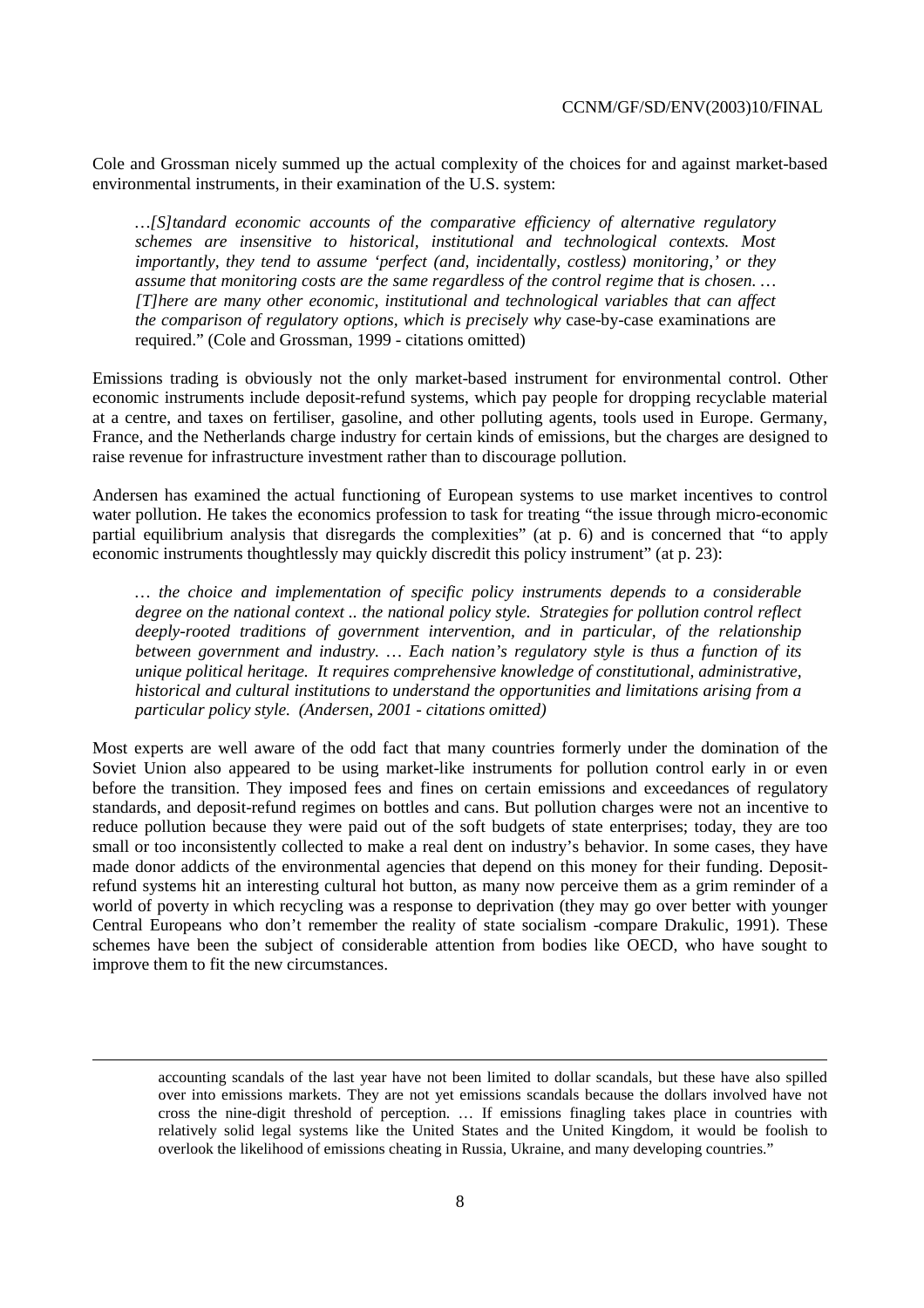# **3. ECONOMIC SOLUTIONS FOR THE DEVELOPING WORLD AND COUNTRIES IN TRANSITION**

The enthusiasms of academic economists from the 1960s and '70s were rekindled in the environment and development community, particularly with the fall of the Soviet Union and the high optimism that market economies would spring up in place of socialism. The countries in transition, with their impressive histories of environmental activism, seemed the right place for their message. These countries were more like industrialised economies than developing countries. They had technically trained civil services, high rates of literacy, excellent universities, and existing, frequently forward-looking, environmental laws. And, the countries (and certainly the local environmental experts) were in a strong reactive mode against anything that smacked of central planning.

There was also high optimism that the countries in transition could leapfrog the "mistakes" made in the name of environmental protection in the West. Much of the advice either came from or was sponsored by the development banks, who occupy the role of the proverbial 800-pound gorilla in the policy deliberations of the developing world. The environmental departments of the international financial institutions tend to be staffed by Western-trained analysts, proficient in efficient markets, but I think it is fair to question whether their understanding of institutional issues is as complete. Their in-country partners are also often well-grounded in the academic literature of environmental economics, rather than the experience of practitioners.<sup>6</sup>

They (and sometimes their advisors) may not have fully understood how mixed was the use of environmental tools in the West.<sup>7</sup> Using phrases like "command and control" called to mind an excessive role for governments in private markets (implying the equivalent of the soviet system dictating every detail from production goals to dates for harvesting crops); in fact, this had little to do with what was really going on in environmental protection in the west, where most often, traditional (a better tag for the category of command and control instruments) and market-based instruments are used jointly in pursuit of a common goal of environmental protection.

Another problem in applying market instruments post-1989 was that it was not as easy to find partners in industry, as it was to find theoreticians. The people who ran state enterprises gained their experience operating in an economy structured under the rules of state socialism. Before 1989, they knew nothing about Western accounting principles and had never encountered shareholders or a stock market. Profit and loss were unimportant. The residue of a trading mentality that had survived in some of the Western-most countries usually manifested itself in small businesses, rarely in large enterprises.

There was a strong parallel in the environmental law assistance and state-to-state cooperation that took place during <sup>6</sup> the same period. The Russian environmental law drafters at the time, for example, were principally academics not practitioners, whose knowledge of the laws of the west was encyclopedic but who had no experience in applied environmental regulation.

 $<sup>7</sup>$  Andersen (2001) finds fault with a theory that inaccurately "treats economic instruments not as a complement to</sup> other regulations, but as a perfect substitution to all other regulation." (at p. 6, footnote omitted).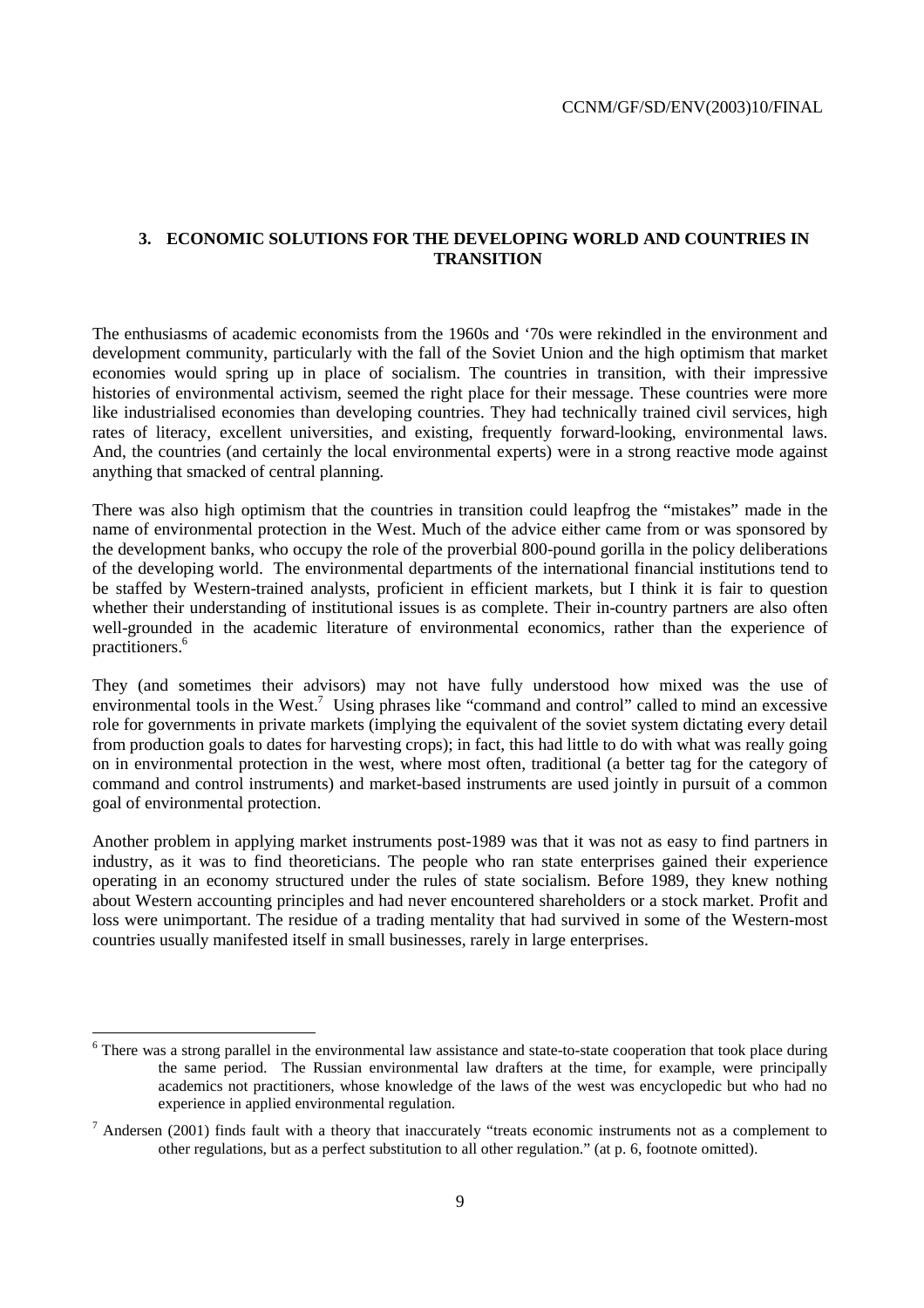#### **4. LESSONS FROM THE COUNTRIES IN TRANSITION**

There was much effort through the 1990s in places like Kazakhstan, Poland, the Czech Republic, the Slovak Republic and other transitional countries to jump directly to market-based instruments, especially emissions trading. These are often held up as examples of the success of market-based instruments (MBIs). In fact, these were largely planning efforts, or confined to models, demonstrations or pilots. The Slovak Republic wrote a law, but it is not clear whether that law will meet the same fate as many of the environmental laws written in the 1990s throughout the countries in transition, that sit on the books unimplemented. In fact, none of these plans or pilots have gone beyond the experimental, because the prescriptions simply did not fit the conditions for which they were suggested. The intuition that these countries were stronger candidates than developing countries overlooked the fact that they lacked the important institutions and skills that serve as cornerstones of sophisticated market-based instruments for environmental control.

Perhaps the most important of these was motivation. Although it does not seem to have been articulated in the literature, there must have been two assumptions among the advisors: one, that enterprises were motivated to be efficient; and two, because of that, that firms would be natural allies in support of the most efficient environmental tools. But industry in the U.S. did not become advocates for emissions trading on the basis of theory; if that had been the case, perhaps the laws would have included this tool at an earlier stage. They (or some) did so after they had been forced to grapple with actual environmental regulation and genuine enforcement (even now, some resist). Then, the price tag for meeting environmental requirements was made clear in a way that theory can never teach. Economic pain is a great motivator. Importantly, industry in the western economies was able to understand and analyse its economic pain because it was the beneficiary of a century of experience with cost accounting.

Industry in the period when the Soviet Union was dominant had rarely been forced to be in compliance. The laws in Soviet times were called "aspirational"—idealistic ambitions, not guides to day-to-day behavior. Production goals almost always trumped environmental requirements. Regulatory bodies continue to be weak in many of the successor countries, and it is a society-wide challenge to make laws work. The constituency for market-based instruments, in truth, is largely in the academic community. Why should firms try to save money on regulation if they are not yet forced to spend it and do not expect to be in the foreseeable future? The basic issue of motivation was never confronted.

But even had there been genuine motivation, there are still other important issues to take into account. A key consideration is whether institutions exist to manage failure. People who trade emissions exchange an exceedingly complex and intangible property right. They are selling rights to air, and not only that, often rights that extend into the future.<sup>8</sup> These are extremely sophisticated market concepts. Sellers default; buyers go into bankruptcy; participants fall victim to the temptation to false accounting, as did the U.S. firms Enron and WorldCom in a different context. When real money is at stake, some authority, administrative body, or court must be available to police trades and ensure their integrity.

<u>.</u>

<sup>8</sup> One interesting test of a country's capacity for environmental MBIs could be whether it is running successful financial markets; money is a familiar and relatively simple concept, compared with emissions permits.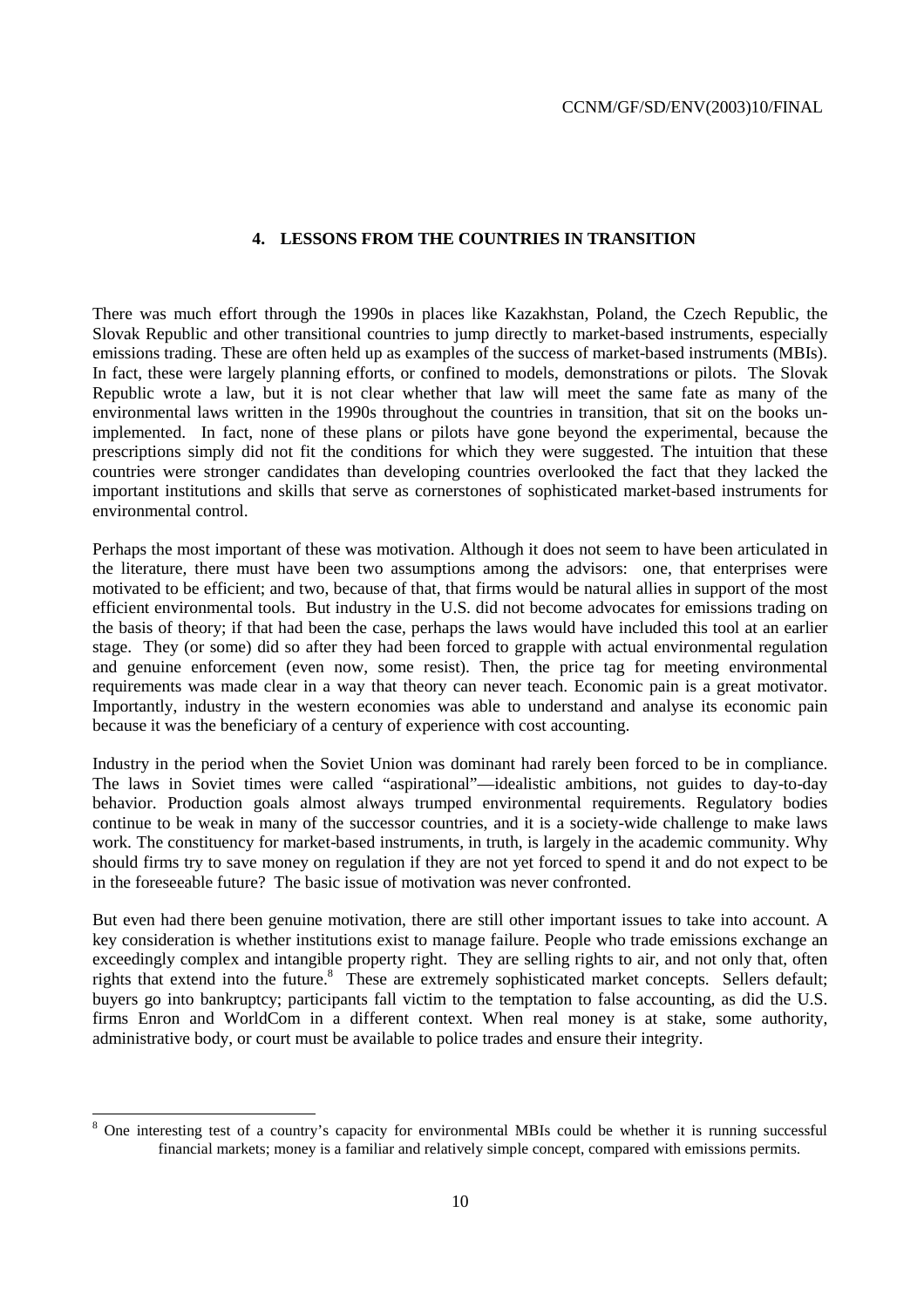Donor advice on emissions trading rarely mentions the possibility that transactions might fail. Indeed, the same advice was peddled in countries with working legal systems and those without such institutions. Some of the transitional countries recently have begun to restore a European legal system, free of "political and economic safety valves - the legal means of last resort by which Party and state authorities could avoid their own rules," in the words of Daniel Cole (Cole, 1998). To the east, in Russia and the other parts of the Former Soviet Union, there was no rule-of-law tradition to revive.

There must also be basic trust within society that trading regimes are administered in a fair manner and that allowances represent real commitments to reduce emissions. Particularly since air is such an ephemeral commodity, these are transactions that can easily be abused. The possibility of abuse becomes clearer when you consider that emission trading can result in very different environmental standards for like industries. If the system works, plant A will pay plant B to reduce its emissions, instead of doing so itself. The potential bottom line is a series of varied requirements that hopefully refer back to the trading transaction. But what if Plant A is owned by the most influential politician in the country, in a culture accustomed to helping out privileged people. It's easy to obscure the fact that the grant of discretion to Plant A to pollute less is not based on a legitimate trade, and the outcome benefits the owner of the plant, not the environment. Nordhaus has pointed this problem out in the context of global  $CO<sub>2</sub>$  emissions trading:

*An emissions-trading system creates a scarcity where none previously existed and in essence prints money for those in control of the permits. Such wealth creation is potentially dangerous because the value of the permits can be used for non-environmental purposes by the country's leadership rather than to reduce emissions. It would probably become common practice for dictators and corrupt administrators to sell parts of their permits, pocket the proceeds, and enjoy wine, partners and song along the Riviera. [To illustrate the perils,] [a] Russian scientist recently reported the people in Moscow were already considering how to profit from the 'privatization' of the Russian carbon emissions permits. Alternatively… [I]f Nigeria could sell its allowances… [they] could easily sell for between \$0.2 and \$2 billion each year of hard currency. This in a country whose non-oil exports in 1999 were around \$600 million (Nordhaus, 2002).* 

People in the countries in transition are unusually aware of this possibility; their experience includes many years of corruption and under-the-table differential treatment.<sup>9</sup> The environmental experts I've worked with in Central Europe want the assurance that a program that essentially grants discretion<sup>10</sup> to certain industries to emit at lesser amounts than others will not be hijacked to serve the purposes of people in power.

Confidence in emissions trading transactions has been developed in the United States through a high level of transparency. Competitors, NGOs, and public interest groups can monitor trades and know relatively quickly whether or not industry is meeting its commitments, a sort of "trust but verify" approach. Some sort of appropriate safeguard would be appropriate in all implementing countries. This does not mean that the exact protections contained in U.S. law must be replicated. For example, in Western Europe, the public is more tolerant when industry and government sit down to negotiate, so Central European trading

Wedel (2001) has written eloquently about the breakdown in social norms that happened first in the context of the German occupation of Poland and then in the "twilight world of nods and winks" that characterised the period of communism. Wedel (1986) covers these issues in greater depth.

 $10$  Although a trading program can be understood as a transaction, it can also be understood as a grant of discretion to some actors to pollute more (or less) depending on whether they are buyers or sellers of allowances. Otherwise, they would all be held to the same standards. The variability in their requirements is what creates opportunities for corruption.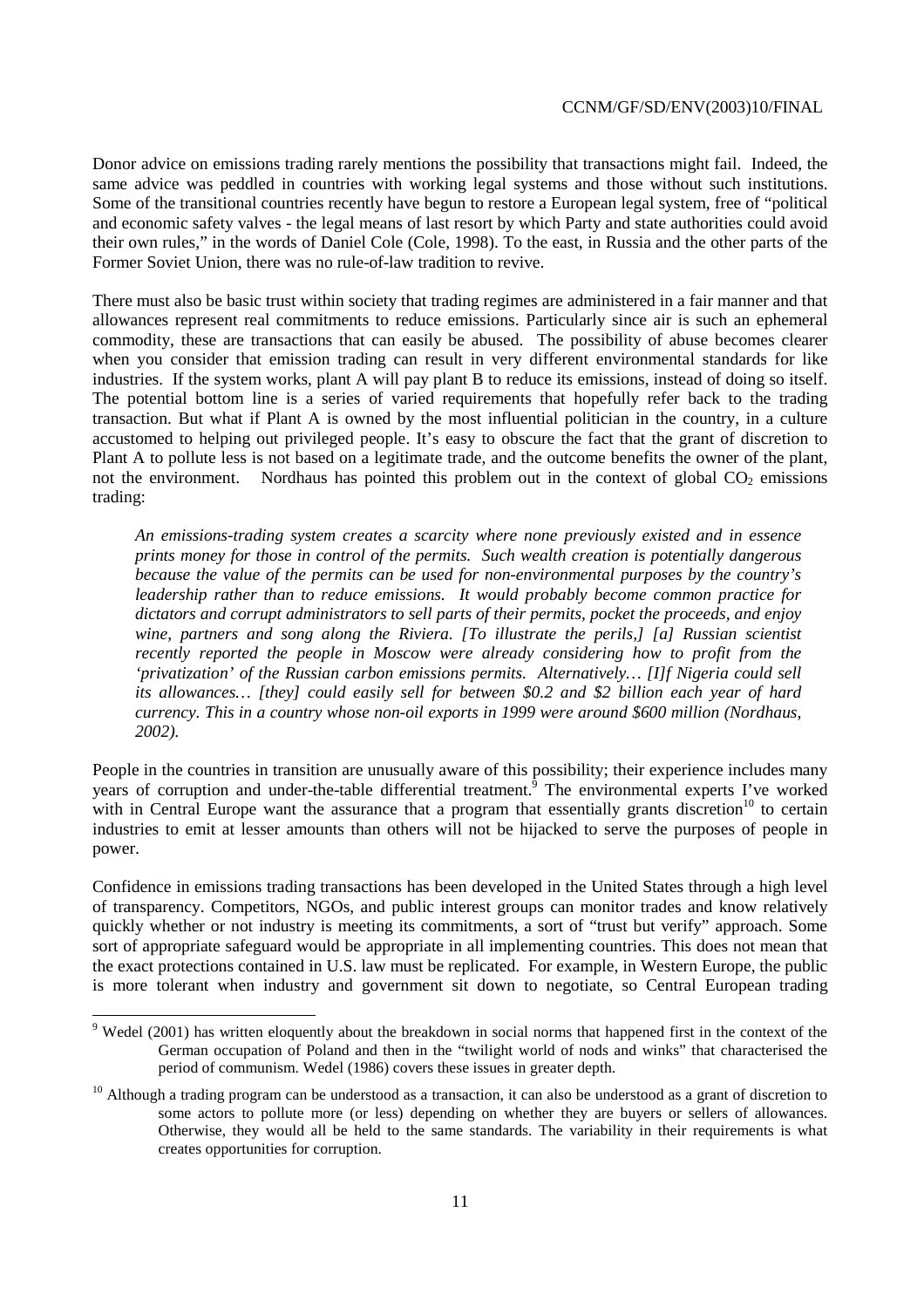programs might work without as much transparency as the United States demands. On the other hand, architects of any trading program cannot ignore the legacy of the Soviet period, especially in countries struggling with endemic corruption.

The final area of serious weakness in the support structure for emissions trading in the former Soviet bloc is monitoring—knowing what pollutants and in what amounts are released into the environment by particular plants. Although one can argue about the degree of precision that is necessary, it is beyond dispute that regulators and the public must be assured that real, not imaginary, pollution reductions are being traded. Counting through monitoring can be costly. It requires good equipment, but also a level of integrity (it's as easy to turn off monitoring equipment at inconvenient times as it is to turn off pollution control equipment). It also requires that the monitoring be of plant-specific emissions, not of ambient conditions as is common in many countries.

These are the factors that have prevented the experiments in market-based instruments from developing into full-fledged programs for controlling environmental pollution. Although there has been much trumpeting of the efforts, there has been far less written about actual outcomes, and a seeming reluctance to admit the importance of these issues, except to vaguely caution that market-based instruments are effective if implemented properly and under the right conditions. Most important, little of the literature acknowledges that those conditions are rare outside the Western democracies.

# **5. WHAT ABOUT THE DEVELOPING WORLD?**

If transparency, accurate monitoring, a working legal system, and realistic incentives to trade are scarce in transitioning economies, the problems run much deeper in the developing world. There are fewer people with the necessary skills and experience to implement these sophisticated programs, the available talent is generally concentrated in capitals rather than field posts, monitoring equipment is in short supply, even baseline data are unreliable, and informal and even institutionalised corruption is rampant.

Despite this, a few advisors have compounded the confusion by holding out the tantalising, but unsupported, hope that adoption of economic instruments might even eliminate the need for regulatory bodies and enforcement programs.<sup>11</sup> Another claim that is totally at odds with empirical evidence from the United States is that economic instruments as a group substitute for efforts to enforce compliance and "tend to have lower institutional and human resource requirements than command and control regulations" (Panayotou, 1994). Perhaps this is true in an ideal world or a model, but the assertion can't be backed up with experience, particularly in the gritty conditions in the developing world and the countries in transition.

The discussion above details the institutional gaps that make viable economic instruments a long-shot. But my colleague, Clifford Russell, would argue that even the pure economics arguments are deficient because they usually assume a regulator with complete knowledge of costs and a complex mathematical model to determine the cheapest solution, or that environmental ministries can and will use costly, time-consuming

<u>.</u>

<sup>&</sup>lt;sup>11</sup> Theodore Panayotou of Harvard University has argued that economic instruments take full advantage of the selfinterest and superior information of producers and consumers without requiring the disclosure of such information or creating large and costly bureaucracies. See, for example Panayotou (1994).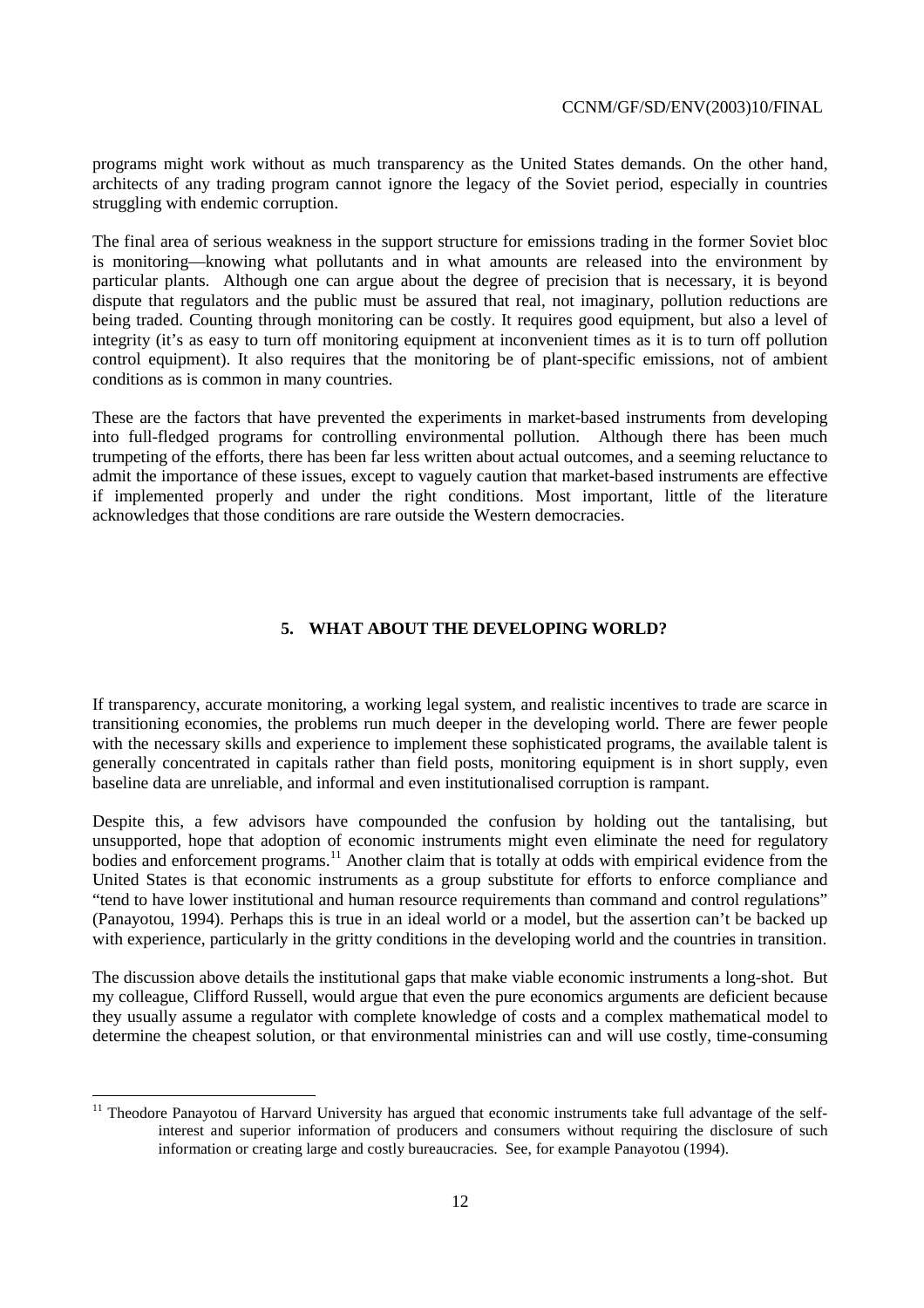trial and error to find the appropriate charge or permit a total that exactly meets the desired standard (Russell, C. and Vaughan, W., forthcoming).

We have also pointed out how misleading are the arguments for using taxes or levies to achieve environmental protection goals. It is far from easy to collect this revenue in a reliable way. Efforts to collect sales and income taxes in most of the countries in which these ideas are proposed already encounter the difficulty of monitoring sales or wages, and corruption. Taxes on pollution raise the same collection concerns, and additional ones also, as they are highly dependent on good environmental monitoring. Pollution discharges generally must be measured by special equipment as they occur, monitoring capability does not exist in much of the developing world.

The more fundamental question is whether or not the governments of the developing world have the political will to impose and actually collect charges significant enough to force industry to seek new technology. After all, many of these governments have insulated certain firms from market pressures by the equivalent of soft budget constraints. In other places, firms are accustomed to benefiting from loans made on the basis of connections and favouritism, rather than sound business principles and sober assessment of credit. Using the market to spur technological change is only plausible if the many ways in which market forces are undermined can be ruled out.<sup>12</sup>

In the final analysis, market-based instruments do offer some highly desirable features when appropriate conditions exist. To make them work, however, requires data gathering, mathematical modelling, and monitoring or auditing of emissions, skills and understanding in both government and industry, and considerable political will, a tall order in the small, understaffed, and under-funded environmental ministries of much of the world. This hardly makes MBIs the free lunch they are made out to be.

## **5.1 The case of China**

<u>.</u>

A number of donors and advisors have focused on China as a place to introduce emissions trading. Their logic echoes the arguments previously heard in both the countries in transition and the developing world. China is developing a market economy, and it presents all the dilemmas of the developing world that create a compelling rationale in favour of the maximum efficiency for environmental regulation. It is not a country that can afford wasted effort and it is confronted with significant environmental health problems. Human exposures to harmful pollutants are so severe and unrestrained in some cities that western governments are conducting epidemiological studies in China that cannot be conducted elsewhere.

# **5.2 SO**<sub>2</sub> emissions trading and conditions in Taiyuan

Typically, China pilots or tests new ideas for environmental control before they are adopted for nationwide use. China's environmental agency, SEPA, has made the development and piloting of  $SO_2$  emissions trading programs a priority, building on on-going efforts of a number of prominent Chinese environmental experts including the research institute Chinese Research Academy for Environmental Science (CRAES), Ma Zhong of People's University Beijing, and various other universities and institutes. This has resulted in a series of efforts to try the ideas out in various parts of China. In the last 10-15 years, a number of Chinese

 $12$  Financial Times, New York Times and other newspapers have reported repeatedly on lax banking practices in China. See, e.g., New York Times, February 1, 2002, "Bank of China's Mounting Problems," reported by Elisabeth Rosenthal: China's most prominent state bank, the Bank of China, was hit first by a report from China's National Audit Office, which found that \$320 million of bank funds had been diverted from several branches of the bank through ``unlawful loans, off-the-books business and the unlawful granting of letters of credit and issuing bank bills,'' and then by a lawsuit between the Bank and former clients in New York. American bank regulators said an investigation begun in 1999 had turned up the same kinds of irregularities at Bank of China's United States operations during the 1990s. Eventually this led to the dismissal of one of China's most influential bankers.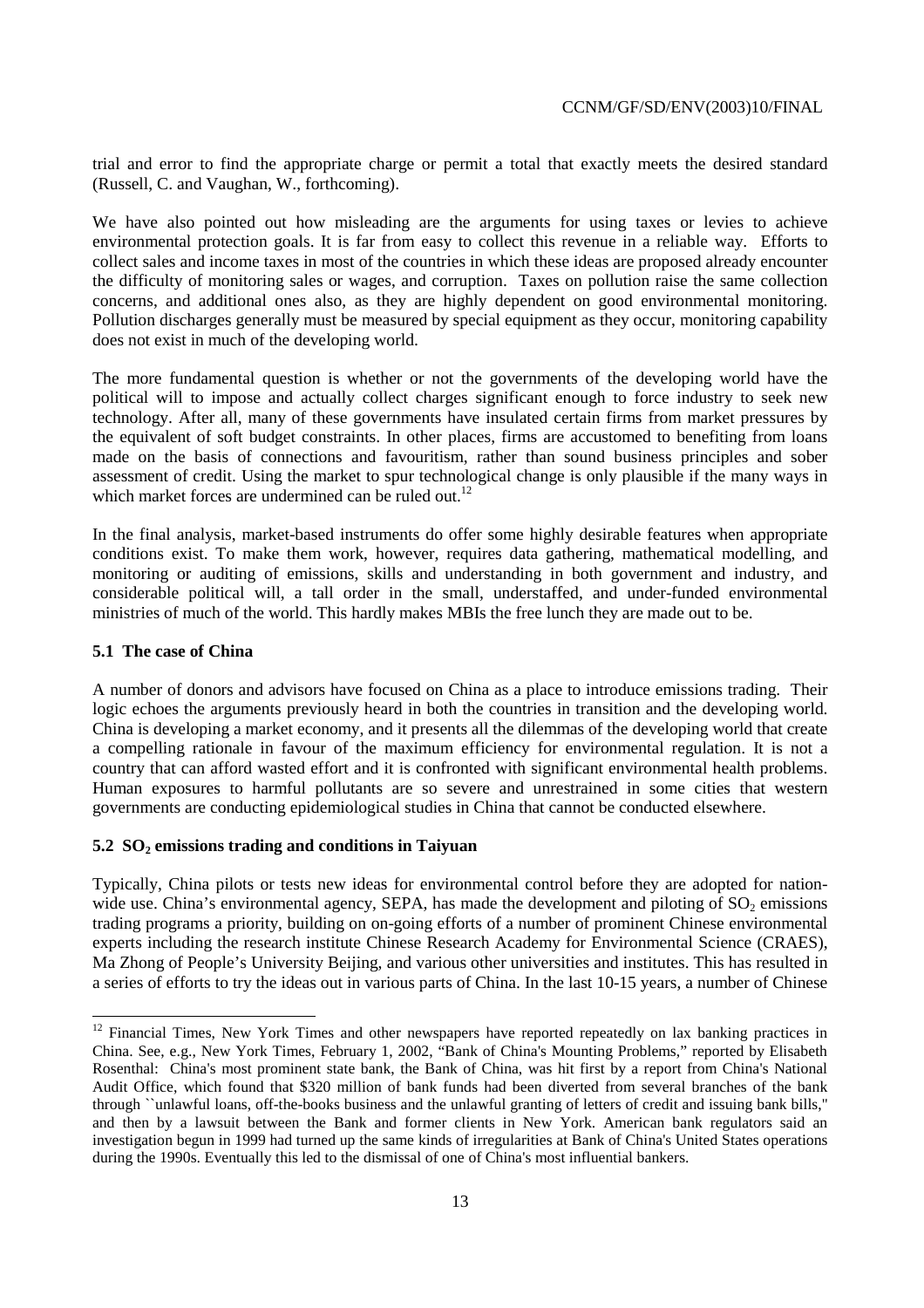cities have had some experience with tradable permits.<sup>13</sup> Elements of these parallel efforts toward knowledge creation and understanding include US Environmental Protection Agency (EPA's) multi-year partnering with SEPA to understand and put into place the elements of a market-based approach to controlling sulphur dioxide emissions and the damage they inflict. SEPA, EPA and others most recently sponsored a conference in Beijing to consider progress to date and challenges ahead.

Another effort has been developed over an approximately five-year period in collaboration with the U.S. NGO, Environmental Defense (ED). ED has worked in two industrial cities: in Benxi to draft tougher air pollution legislation based on the U.S. acid rain model, and in Nantong to develop a demonstration SO2 trade whereby a light manufacturer can expand operations in exchange for contributing funds for pollution control to a local power plant. ED is also working with China's largest power generator, State Power of China (sic).

The effort I am most familiar with is an Asian Development Bank-funded project in Taiyuan, Shanxi Province. Since Spring 2001, an RFF team has been working with international and domestic experts to demonstrate the feasibility of emissions trading among large emitters in Taiyuan, the capitol of Shanxi Province. The Taiyuan project and ED efforts were widely reported in the press, including an extremely favourable mention in The Economist Magazine in a story dated May 9, 2002.

### **5.3 Taiyuan conditions/Chinese standards**

-

Taiyuan, with a population of 2.7 million, is a heavily polluted industrial city in the coal belt of northern China about 500 kilometres southwest of Beijing. With mountains on three sides, Taiyuan traps air pollutants much in the way that smog is contained in Los Angeles. Particulate matter (PM) and sulphur dioxide (SO<sub>2</sub>) represent a serious public health threat. SO<sub>2</sub> concentrations averaged 200 ug/m3 in 2000 (a representative year), more than three times China's Class II annual standard (60 ug/m3). Some data indicates that  $SO<sub>2</sub>$  emissions have been relatively flat despite economic growth.

Current pollution policy sets standards for stack gas concentration of  $SO<sub>2</sub>$ . As there is currently no reliable monitoring, pollutant concentrations are based on self-reported data from the enterprises and periodic stack testing by the local Environmental Protection Bureaus (EPBs). These estimated concentrations are combined with limited data on pollutant flows to calculate mass emissions from the enterprises, which form the basis of a small emissions levy (\$25/ton), whose proceeds support the local EPB's activities with the balance returned to individual enterprises to finance their pollution control investments.

China has worked for a decade to develop a new, more sophisticated mass-based system – the so-called 'Total Emissions Control' (TEC) – as a supplement to the existing stack-gas concentration standards, "but has only recently achieved the capacity to implement *pilot* mechanisms reflecting the concept" (Smith,  $2003$  - emphasis added). The TEC system is similar in many ways to individual facility-level caps on  $SO<sub>2</sub>$ emissions imposed under Title IV of the U.S. Clean Air Act (1990).

Consistent with the policy of "experiments," the Taiyuan city government began experimenting with emissions permits and earlier pilot versions of the TEC in the 1980s, including a 1985 local regulation. The city conducted experiments with emissions offsets and (administratively-determined) trading in the mid 1990s. In 1998, the Taiyuan city government issued "management rules" for TEC, including a provision

<sup>&</sup>lt;sup>13</sup> The experience as of 2000 is collected in Wang Jinnan, Yang Jintian, Ma Zhong and Stephanie Benkovic, eds (2000). Note there that Chen Fu, Gao Shuting and Luo Hong (2000) characterise the trades as of that date as having a "strong administrative flavor… participated by the various government agencies – no real market has formed".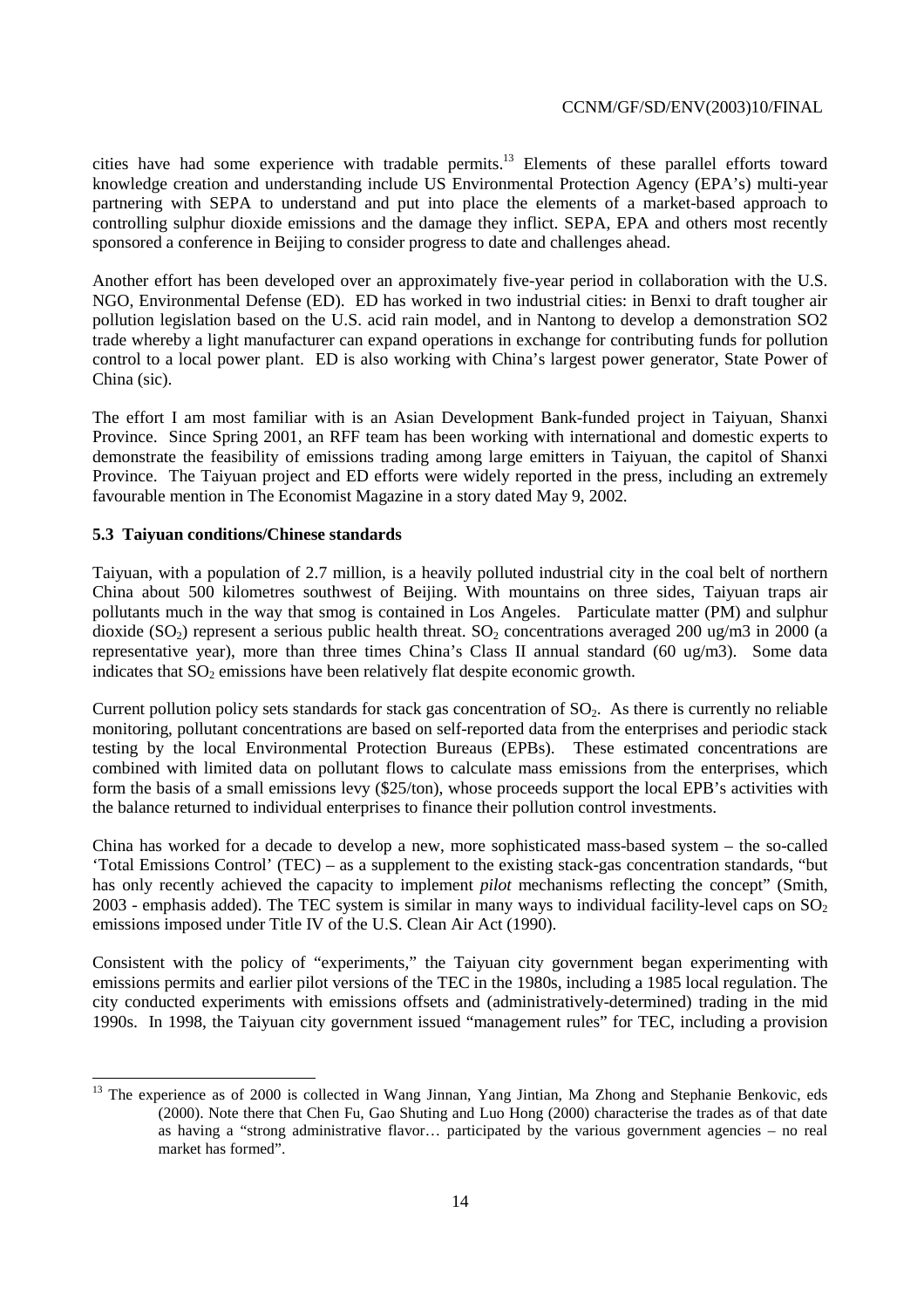for "permit exchange," a form of emissions permit trading. The Taiyuan EPB has issued about three dozen updated permits with TEC-based limits to large enterprises.

# **5.4 Institutional issues**

Conceptually, market-based controls for environmental purposes are attractive to Chinese policymakers because the idea fits the general thrust of Chinese economic policy – the push toward a market economy "with Chinese characteristics". But there is still a disconnect between policy and on-the-ground conditions. Much of industry continues to be owned in whole or in part by some part of government, an inherent conflict of interest that bedevilled other socialist economies. In similar economies, the environmental regulators' lack of independence significantly impacted their ability to enforce environmental requirements, particularly when environmental requirements collided with other government goals such as production targets or full employment.

Other institutional challenges are also very similar to those found in the countries formerly dominated by the Soviet Union. Despite the interest expressed in Chinese environmental policy circles for using marketbased instruments, there is still a considerable learning curve to be overcome by officials and also by industrial managers. Chinese officials do not appear to understand the connection between environmental enforcement and the prospects for a robust trading program. Indeed, most observers agree that, "despite China's rapidly evolving and complex network of environmental policies and laws, compliance with environmental regulations remains low" (Karasov, 2000).

There is little if any experience in the details of complex markets to trade intangible commodities. As noted above, trades to date in other parts of China have been administratively determined, which fits the comfort level of the Chinese. Many in Taiyuan wanted to do the same. In addition, Chinese officials sometimes appear to have the impression that trading is a costless way of achieving environment reductions; there has been less emphasis than I think warranted on the plain fact that in a trading system, someone, somewhere, must engage in concrete emission reduction practices, which are likely to be costly. In sum, the institutional factors would argue against the success in China of market-based instruments, and particularly of emissions trading.

# **5.5 What was accomplished in Taiyuan?**

A large part of the effort in Taiyuan and more generally in Shanxi Province, was spent developing understanding and skills necessary for emissions trading, and working to develop a consensus in support of using emissions trading programs and of the details of how they work. There were multiple discussions with officials of the local and provincial EPB, Taiyuan City government, Shanxi Provincial government and local industry.

In view of the highly top-down nature of Chinese authority, it was never clear, however, the basis for the attention that officials paid to these ideas – was it genuine interest or was it because they were expected to appear interested. While the central government through SEPA clearly expressed interest in examining  $SO<sub>2</sub>$ trading, the motivation for Taiyuan and Shanxi Province was less obvious to outsiders.

One unsurprising motivation may have been the financial clout of the Asian Development Bank (ADB). Activities in Taiyuan were funded as a small part of a much larger loan package from the ADB to finance environmental technology improvements. To some extent, the trading experiment reflected the interests of a specific ADB environmental economist who initiated a number of efforts that began when Harvard Institute for International Development (HIID) was tasked to examine prospects for market based environmental instruments in China. The Taiyuan project was formulated by ADB and RFF was selected to run it. The issue of the degree of Taiyuan/Shanxi motivation is a particularly important question, since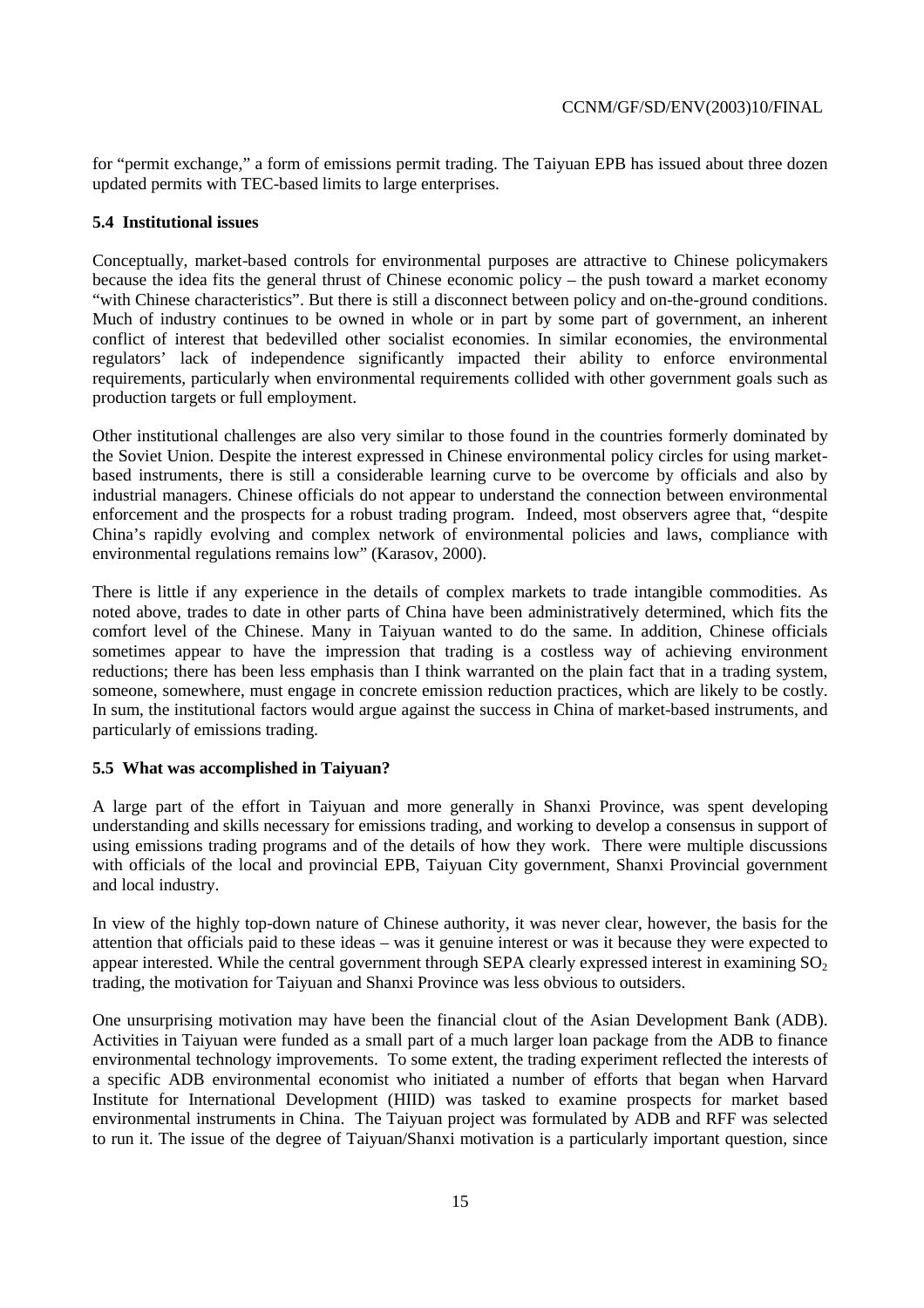sustained, continuous efforts will be necessary to carry the ideas through, and the program itself was funded for roughly two years.

There were three actual accomplishments, beyond broad discussions. The Taiyuan EPB enacted a regulation that provides the legal basis for emission trading; RFF and US EPA developed an allowance tracking system ("ATS") and an emission tracking system ("ETS"); and the Taiyuan EPB issued allocations through 2005 of the goals that had been established through the 10th (2000-2005) 5-year plan.

It is hard to assess the significance of these accomplishments. On the one hand, the passage of legislation signalled an intent on the part of the EPB to move forward. On the other hand, as noted below, the regulation had significant defects. More important, writing a law in China does not have the same significance as it might in, for example, the western democracies. China has not historically been a lawbased society. China has enacted a number of environmental laws in recent years but the mere writing of laws says little about the force and effect of those laws on actions. And unlike, for example, the United States, there is no available judicial remedy should the government fail to implement or enforce laws (judges are appointed by and answer to the local people's congress, often the same body that controls provincial industry). Nor is there a free press to assess whether the government is meeting the standards it sets for itself.

The allowance tracking system, developed by the foreign advisors, is an important technical component, essentially the accounting system for the trading program. It keeps track of account information, authorised account representatives, allowance holdings, and allowance transactions.14 It was created as a tool for the Taiyuan EPB to manage the emissions allowances, but it is really just a tool, and says little about the likelihood of compliance with a trading system, much less about success. The goals and allocations are discussed below.

## **5.6 What lessons can be learned from the Taiyuan experiment?**

-

Genuine progress toward environmental reductions using any tools, including market-based instruments and emissions trading schemes, is, in my view, hampered by the unrealistic way in which pollution reduction goals are set in China. This, and lack of serious efforts to pursue compliance and apply the pain of enforcement removes the incentive industry might have to participate in schemes to reduce the cost of environmental compliance and reduces the seriousness with which industry might consider supporting such plans. Finally, the specific regulation passed in Taiyuan to support emissions trading has serious deficiencies, in addition to questions that can be raised about what is the meaning of laws in China.

# **A) Overly ambitious pollution reduction goals accompanied by a history of retreat would challenge the effectiveness of any environmental tool**

The Tenth Five-Year Plan for Taiyuan calls for  $2005$  SO<sub>2</sub> emissions to be reduced by about 50 percent below 2000 levels, a goal widely seen as extremely ambitious.15 This may be because of the way the goals

<sup>&</sup>lt;sup>14</sup> One allowance is equal to one ton of  $SO_2$  emissions and may be used to authorise  $SO_2$  emissions during the year for which it was allocated or for subsequent years. The key components of ATS are:

<sup>•</sup> Emission trading subsystem to trace the trading status among the sources:

Allowance deposit and reuse subsystem to verify the deposit and use of allowances;

Allowance auction subsystem to trace the auction of allowances;

Comprehensive accounting subsystem to comprehensively verify the actual emissions and the effective

emission allowances of the sources.<br><sup>15</sup> It appears that previous goals were equally ambitious, for example calling on China to hold total pollutant emissions to the 1985 level by 2000, and bringing them even lower in the designated "key" pollution control areas. But at the same time that they provide data that purports to support the claim that  $SO_2$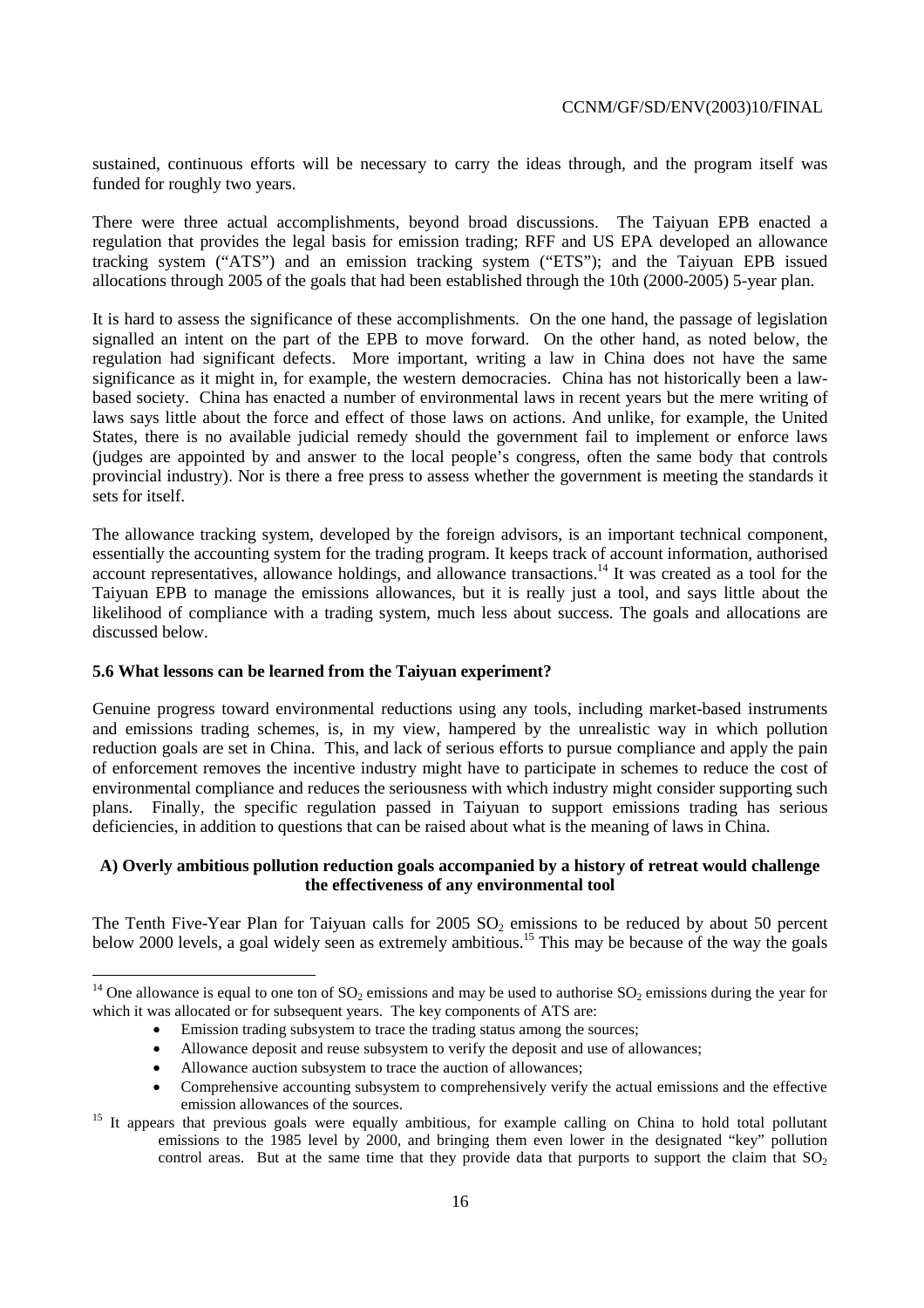were set. Every society decides in its own way what are its goals. Five year planning is a process wellrooted in PRC government and culture, and there is no reason why five year planning cannot generate achievable goals that can be met in a cost-effective manner. But the Chinese emission reduction goals are set in a process divorced from much realistic consideration of feasibility. The central planners appear to work in somewhat of a vacuum and it is not clear what their reference points are for the numbers they select. Once formulated, it appears that goals are announced to the EPBs and industry, who otherwise appear to be excluded from the goal setting process, and then allocated to specific industries.

A related problem is how goal setting interacts with the time frames contained in the five-year plans. The specific goals seem currently to be developed and then re-thought within the specified time for compliance, that is, within the five-year period in which they are supposed to be achieved, in this case well into the 2000-2005 period. As a result, industry has no lead-time to adjust to the targets or to plan to undertake its share of the responsibilities. This can undermine the process of progress.

Even in the absence of a learning curve, the goals set for Taiyuan would require extraordinary efforts that normally are time and resource intensive. There is also nothing wrong with ambitious goals, but they are less likely to succeed when they are understood from the very beginning by the EPBs and industry to be unachievable.

Unsurprisingly, even when goals are firm, experience indicates that industry needs adequate time to plan environmental investments. The extended period in which goals are set in the U.S. and then built into plant-specific permits is one way in which industry is put on notice of its ultimate responsibilities and has time to engage in the planning, financing, and specific activities (to identify, purchase and install technology, for example, or make in-plant process changes) necessary to come into compliance. These decisions and activities include whether to install technology, or make other adjustments to reduce emissions or to purchase allowances. Our experience indicates that even after industry is able to identify appropriate technology, the identified technology isn't always immediately available, to give just one problem. Similarly, financial analysis is necessary in order to determine whether to purchase allowances and at what price. It is certainly appropriate to make adjustments in or to update allocations every five years, but sources need enough certainty to properly plan investments.

Moreover, experience in the United States suggests that if industry senses that goals will be eased, some will wait until the last minute to undertake their own responsibilities, on the chance that they won't have to make the environmental investment. Goals and targets that consistently overreach are likely destined to be modified as reality sets in or at the stage when industry does have some form of access to the decision process. This in turn encourages industry to wait out the goal setters (the situation may be even worse when the goal setters, the enforcers and the owners of industry can all be traced back to the same source, the government; then, decisions are made in inner councils that sort out which value or demand will take precedence).

If China is interested in real emissions reductions, it could build explicit consultation with industry and with environmental regulators, enforcers and the public into the process during the time the goals and targets are being set, and make the entire process more transparent and publicly accessible. Emission

 $\overline{a}$ 

emissions were reduced in that time period as a consequence of the pollution levy, Jing Lixin, Zhu Jianping and Fu Deqian (2000), in  $SO<sub>2</sub>$  Pollution and Acid Rain Monitoring in China, at p. 68 acknowledge problems: "However, the real  $SO<sub>2</sub>$  reduction effect may be not as good as the data show. This is because ... the amount of  $SO_2$  emission is [derived] from the energy consumed and is mainly based on the reporting data of enterprises (the data will be smaller than the actual one since  $SO_2$  is charged and enterprises have self interest to report less)." In truth, it's difficult to get reliable data, and there is reason to believe that lower officials often provide the data they believe higher officials want to see.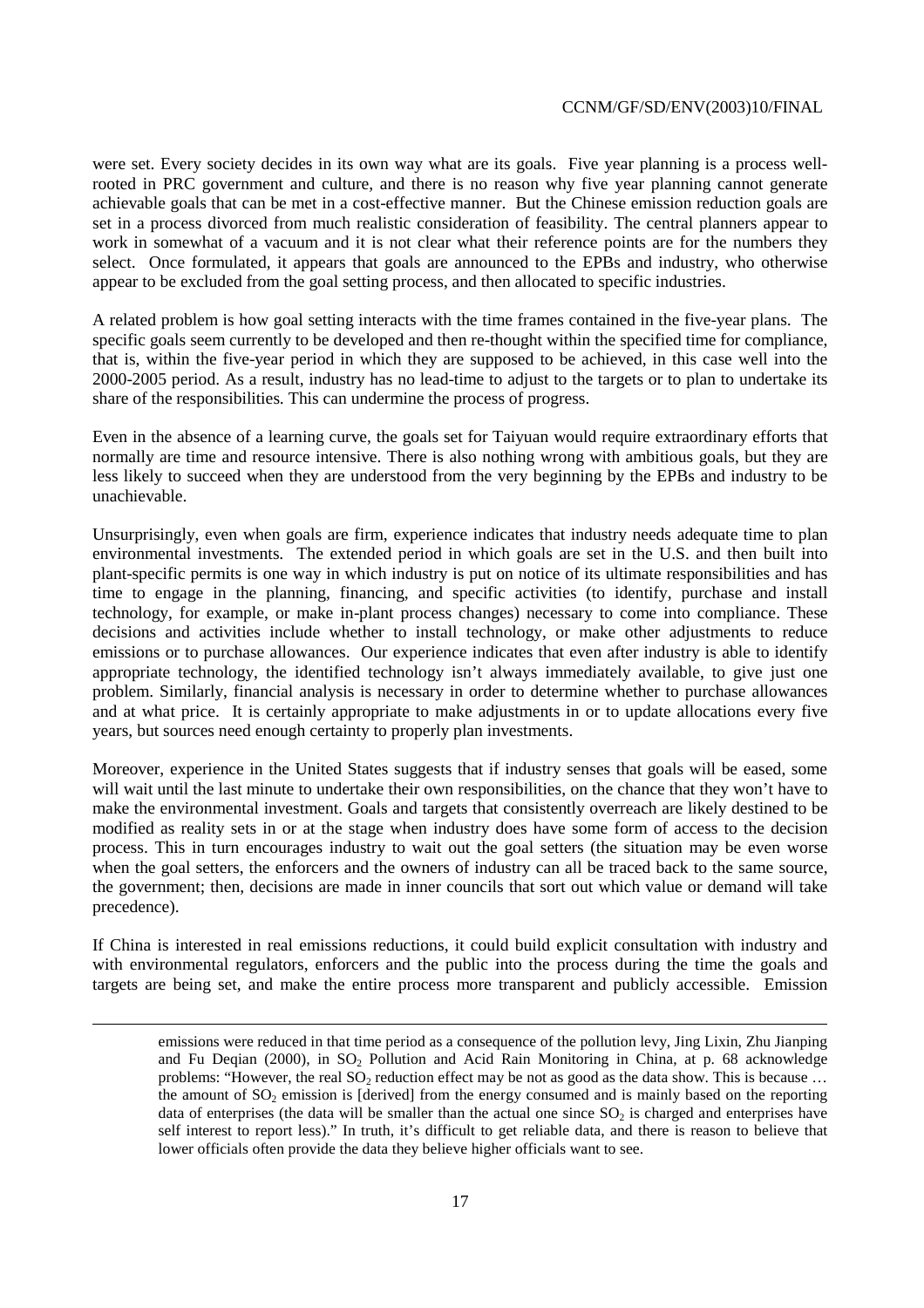reduction goals appropriately represent a combination of both political and technical targets. But the relatively closed process suggests China is weighted toward appearance, not reality, much like the "show laws" of the former Soviet Union. A more transparent process would increase the amount of knowledge and data available to the planners, and begin the process of setting targets that are ambitious but achievable. A more inclusive process might increase the planners understanding of what is truly feasible, what technology is available, what the costs might be of compliance, and other factors that affect the likelihood of achieving genuine reductions. On the other hand, the greater the isolation of the planner from critical information and data, the more likely are targets to be set that cannot be met.<sup>16</sup>

#### **B) Poor history of environmental enforcement**

China's industries have not experienced vigorous environmental enforcement. Interviews with enforcement personnel disclosed their primary objective was to collect the environmental fees that provided funding for the EPB.<sup>17</sup> Secondarily, they responded to complaints about particularly egregious environmental problems.<sup>18</sup> Extreme cases might lead to temporary shut downs of plants, much as pilots on transatlantic flights asked smokers to refrain from smoking for 20 or 30 minutes when the cabin was particularly full of blue smoke. BNA quotes Xie Zhenhua, Chief of SEPA, who has said that China will "close down heavy polluting, unprofitable, small and backward factories," and ban "heavy-polluting fuels" from downtown areas of major cities (Bureau of National Affairs, 2003). The difficulty is the tension China clearly feels between its environmental goals and it's notable concern about labour and social unrest.19

When pressed for explanations about their efforts, enforcers in Taiyuan expressed some embarrassment about the situation. For example, we were told that enterprises were essentially rated for their compliance. But an enterprise could consistently "flunk" by getting a low score, year after year, without penalty or consequence. This is hardly the kind of signal that forces enterprises to consider finding cheaper means of achieving their environmental requirements.

As part of our efforts, we examined with Taiyuan environmental enforcers what enforcement tools were available to them. These were, as noted, mostly the power to collect fees and fines, and to shut plants  $down$  – almost always temporarily<sup>20</sup> – to curb immediate exceedances that people (including communities)

-

<sup>&</sup>lt;sup>16</sup> This reasoning assumes that China can and will work out the conflicts of interest between industrial and governmental goals.

<sup>&</sup>lt;sup>17</sup> Chen Fu, Gao Shuting and Luo Hong (2000) point out that because the fees are "too low," "many enterprises would rather pay emission fees than remedy their pollution problems, which will not lead to effective  $SO<sub>2</sub>$ emissions control among polluters." Under the new Air Act, Article 48, Chapter 6, the practice that enterprises could pollute in excess of national standards provided they paid fees may change; if emissions exceed the discharge standard, they must be reduced within a specified deadline, and at the same time, the polluter must pay a fine (between 10,000 and 100,000 China Yuan Renminbi (RMB)) to the provincial/local EPBs. See Beverage & Diamond, P.C. (2001). Implementing sub-laws or regulations are still pending.<br>The so-called "letters and visits (xinfang)" method of citizen notification of officials of problems such as

construction noise, dust, etc is active in Taiyuan. See also, William P. Alford and Yuanyuan Shen (1998), at page 420. The process in response to complaints is to send EPB employees out to take measurements using, e.g. mobile monitoring gear, binoculars, and noise readers. The remedies are to (1) ask for corrections; (2) close facilities; or (3) impose fines. Two levels of appeal are available to enterprises or others who dispute these findings or the remedy. The hierarchy of appeals include administrative appeals, appeals to the city EPB, the province and then to a court.

<sup>&</sup>lt;sup>19</sup> This is what the Chinese call the "double burden requirement," when economic development and environmental protection come into conflict. See also, Pan  $(2002)$ .

<sup>&</sup>lt;sup>20</sup> Highly polluting industry in Beijing is being physically moved to new locations, in anticipation of the Olympics.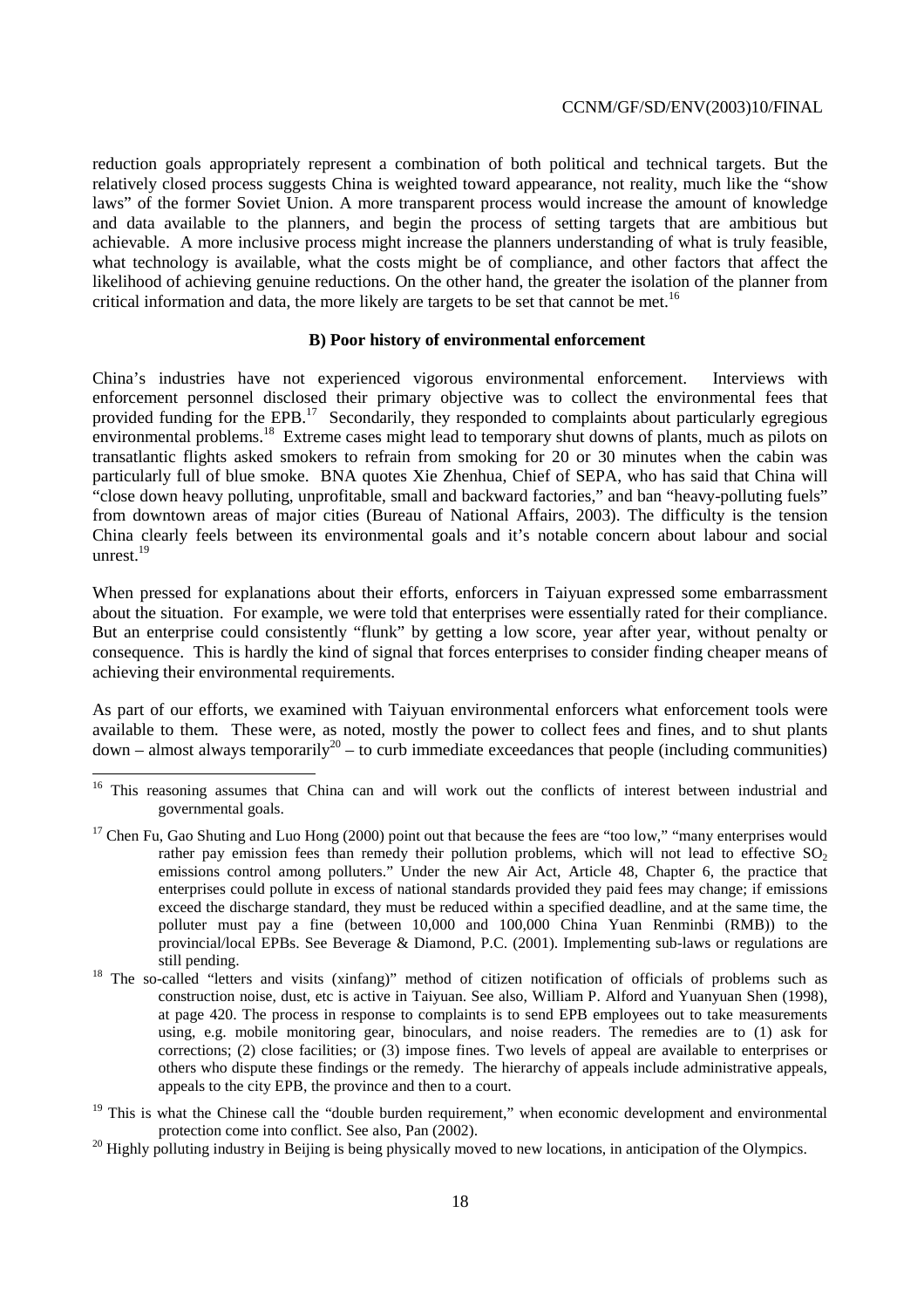perceive as threatening. It would help to give enforcement personnel more "tools" which could be used to achieve compliance goals, which could include civil and criminal penalties, the use of compliance schedules, etc.

Whatever tools are used, enterprises must receive a steady, reliable message that the environmental requirements are serious and require continuous efforts on the part of all involved toward meeting the regulatory goals. If it is known that the environmental regulator has only weak tools (or motivation) for catching violators, the probability of getting caught appears to be low, reducing substantially the chances of the program being a success. But it would also help if enforcers were independent enough to enforce the rules without fearing that they might arouse powerful interests and endanger their own wages and social benefits.

Finally, as noted above, experience in the western democracies indicates that enforcement is more likely to succeed if sources know what their real and actual targets are. As noted above, the impact of a process in which allocations are not known until the early part of the five year period, and might be modified during that period, may be to discourage enterprise compliance; enterprises may be more likely to take a "wait and see" attitude, than to invest for pollution control. Allocations can be updated every five years, but a process that appears to move both directions – setting goals but then moving away from them -- sends the wrong signals.

Until the message is made clear to enterprises that compliance is mandatory (that they must either install control technology or purchase emission allowances), it is difficult to predict whether enterprises are likely to take an emission trading program or any other regulatory program seriously. When the message is that compliance obligations seem to be relatively malleable and potentially subject to change, particularly through negotiation, the main incentive for trading -- the opportunity for cost savings against real expenditures toward compliance – is diminished. Few businessmen, Chinese or otherwise, make investment decisions based on theory.

## **C) Inadequate penalties**

The regulation passed by Taiyuan lacks teeth. Paragraph 23 of the Taiyuan regulation sets a yearly cap of 30,000 Yuan (roughly \$3,586 USD, as of April 3, 2003) on the total penalties that can be assessed against polluters.<sup>21</sup> The obvious difficulty with this language is the predictability of instances in which the cost of compliance (either installing technology or purchasing allowances) is greater than the maximum allowed penalty. At that point, the incentive for enterprises will be to be out of compliance and simply pay the capped penalty. This defect and its practical consequences was noted by enterprises during a public meetings in Taiyuan in November, 2002. To some extent, Taiyuan's discretion to set appropriate penalties was restrained by overriding National Chinese air laws that set a penalty cap, which means that Taiyuan cannot fix this problem by itself.

A deeper question, however, is to understand how much weight should be placed on the passage of a law, and the significance of a regulation, in a society that has not historically been governed by laws. Rule of law was eroded in Central European Countries like Poland and Hungary, but not entirely extinguished; despite many years including World War II and the Soviet occupation, that made people cynical about law and encouraged the population to work their way around rules as best they could, there is an historical experience to fall back on. The picture is more mixed in Russia where for many years, law was applied when it was in the interests of the authorities and ignored otherwise. China has never been a law-based

-

<sup>&</sup>lt;sup>21</sup> The specific language is as follows: "If the polluters' actual annual  $SO_2$  emission exceeds the  $SO_2$  emission allowance they hold at the end of the same year, they shall be fined by environmental protection department 3,000 to 8,000 Yuan per ton of excess emission, and the maximum penalty shall not exceed 30,000 Yuan."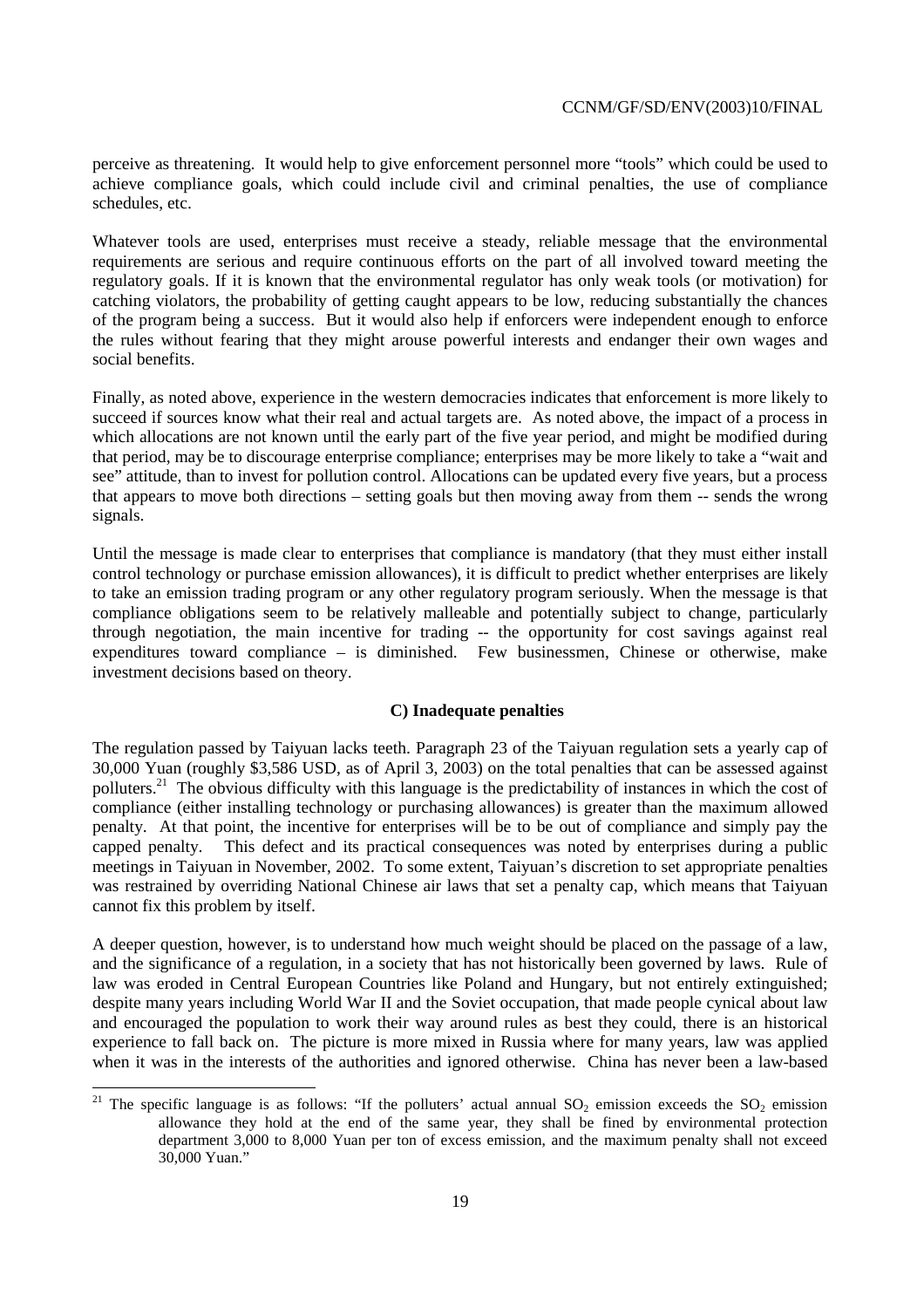society. Environmental laws are new, there is little experience applying them, and, as noted above, when they are ignored, no independent judiciary exists to step in to give the rules credibility.<sup>22</sup>

In sum, my own view is that the Taiyuan project provides no evidence about the ultimate success of market-based instruments in China or any other developing world context. If anything, because there is no independent enforcement, the rules are so riddled with practical exceptions, monitoring is so weak and the basic incentives lacking, the Chinese situation is much more like the countries in transition before 1989, than after, in that China lacks basic institutional prerequisites and domestic motivation that might make effective emissions trading possible.

# **6. HOW CAN GENUINE ENVIRONMENTAL PROGRESS BE STIMULATED IN THE DEVELOPING WORLD?**

Being realistic about the challenges to be faced in the countries in transition and the developing world does not mean abandoning hope for environmental improvement. A concerted but realistic effort to support these countries as they tackle their environmental challenges is necessary, if for no other reason than the cliché that pollution respects no borders, but more to the point, because many face the health consequences of heavily polluted air and water.

I would start with the question: is it realistic to expect that countries only beginning the process of environmental protection can start with the most difficult environmental instruments? As I strongly believe the evidence shows, the answer to this question is, "no," the next question is, what can be done? Institutional inadequacies such as low functioning legal systems, historical experience (or inexperience) with markets, distorting and often institutionalised corruption, and public acceptance certainly can be fixed, and it is important to start to do so. But changing these fundamentals will take a long time. What can be done in the meantime?

Russell and I have suggested in two articles cited in the bibliography that the donors and advisors start instead by thinking small, and considering alternative approaches. One way is to encourage, rather than disparage, incremental improvements and pragmatic goals, even if they are not the most efficient approaches. Countries might consider a transitional or tiered approach that will take into account existing capabilities and institutions, and explicitly acknowledge that a long learning curve lies ahead with inevitably uneven implementation and slippage from time to time.

<u>.</u>

 $22$  To give some sense of the cultural issues involved with introducing instruments of any kind into China that harness private action in support of public goals such as environmental protection, commentators have noted that the Chinese word for "rights" was imported from Japan in the early 20<sup>th</sup> century and, in contrast to the hundreds of years of western history involving this concept, has no previous meaning or history for the Chinese layman. This is because of the nature of the traditional social relationship between the individual and the state. "In ancient China, and ever since, to rule is tantamount to keeping order (zhi) and failing to rule is chaos (luan), which brings all kinds of disasters" (Sisci 2001). Thus, this new and evolving role for the state, particularly in terms of environmental controls, is quite different from China's several thousand year history. The experience emphasises the imperative of a continuing state role, and makes it difficult for Chinese regulators (and the Chinese government) to accept the more hands-off aspect of trading with which we are familiar in a more deeply entrenched market economy. It also does not provide much grounding for the role of government that backs up a trading scheme.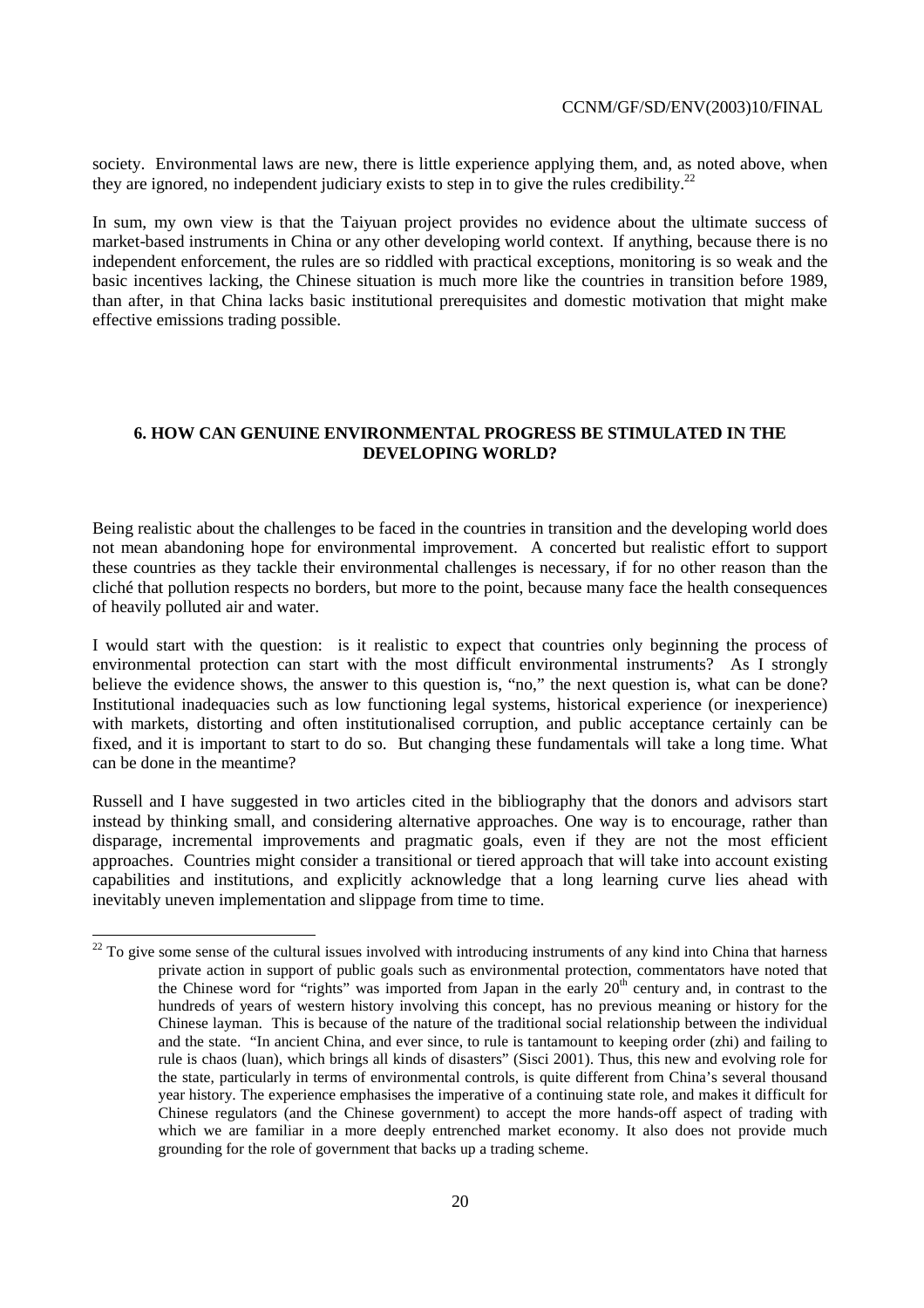A concrete way to think about this would be a tiered approach. Countries with a low level of institutional capability and environmental protection experience might start with simple discharge-control technology requirements, which are hard enough when experience and funding is lacking. Tools would be selected by asking what is achievable and relatively easy to monitor. Ideally, success will breed regulatory confidence and more success.

Countries with a bit of experience under their belts could move to technology-based discharge limitations similar to those found in the U.S. Clean Water Act. They might establish discharge standards, such as plume opacity, which can be easily monitored, or put in place deposit-refund systems, not only for beverage containers but also for car batteries, tires, and dry cleaning fluid. Only the highest functioning countries should attempt the most difficult of the economic instruments: making discharge permits tradable or charging per unit of pollution discharged.

Another approach would be to find examples of small, admittedly imperfect, efforts that seem to be working, find out why they are achieving some measure of environmental progress, and build on them. There are a number of interesting such examples. These could include China's apparent success with energy efficiency and the Kitakyushu, Japan effort to control air pollution that started when housewives noticed that newly washed clothes on the Kitakyushu clotheslines were instantly turning black.

Air quality in Delhi, India, a city that was incurring an annual health cost of ambient air pollution on the order of about U.S. \$ 200 million, is another. RFF is about to undertake a study of this, to see what lessons might be more broadly applicable. A 1998 Indian Supreme Court order required Delhi's public vehicles (buses, taxis and three-wheelers) to convert from diesel to compressed natural gas (CNG) fuel, and public vehicles more than eight years old to be retired. The public interest environmental organisations were happy with the Court's ruling, but the Court was demanding costly and inconvenient changes, particularly for some parts of Indian society without great resources. The Court's decision was opposed by bus, taxi, and three-wheeler operators and by numerous special interests including diesel fuel dealers, companies that own and operate diesel busses, parts of the government such as the Ministry of Petroleum and Natural Gas and the Delhi Administration, and competing users of CNG. Lines of three-wheelers waiting for CNG fillups sometimes stretched for kilometres, forcing the drivers to spend hours away from their livelihood and families. Various attempts were made to systematically discredit CNG technology and others argued that the Court's solution was not cost effective. These dynamics explain why the apparent result, the current phase out of diesel and increasing reliance on CNG, was not necessarily predictable or expected. In view of this, how was it that the phase-out took place, and what might this experience teach future environmental regulators, both in India and elsewhere?

The most important thing the donors and advisors can do is to encourage the development of credible behavioural rules, mechanisms for verifying and encouraging compliance, and a culture in which compliance is the first choice of action rather than the last.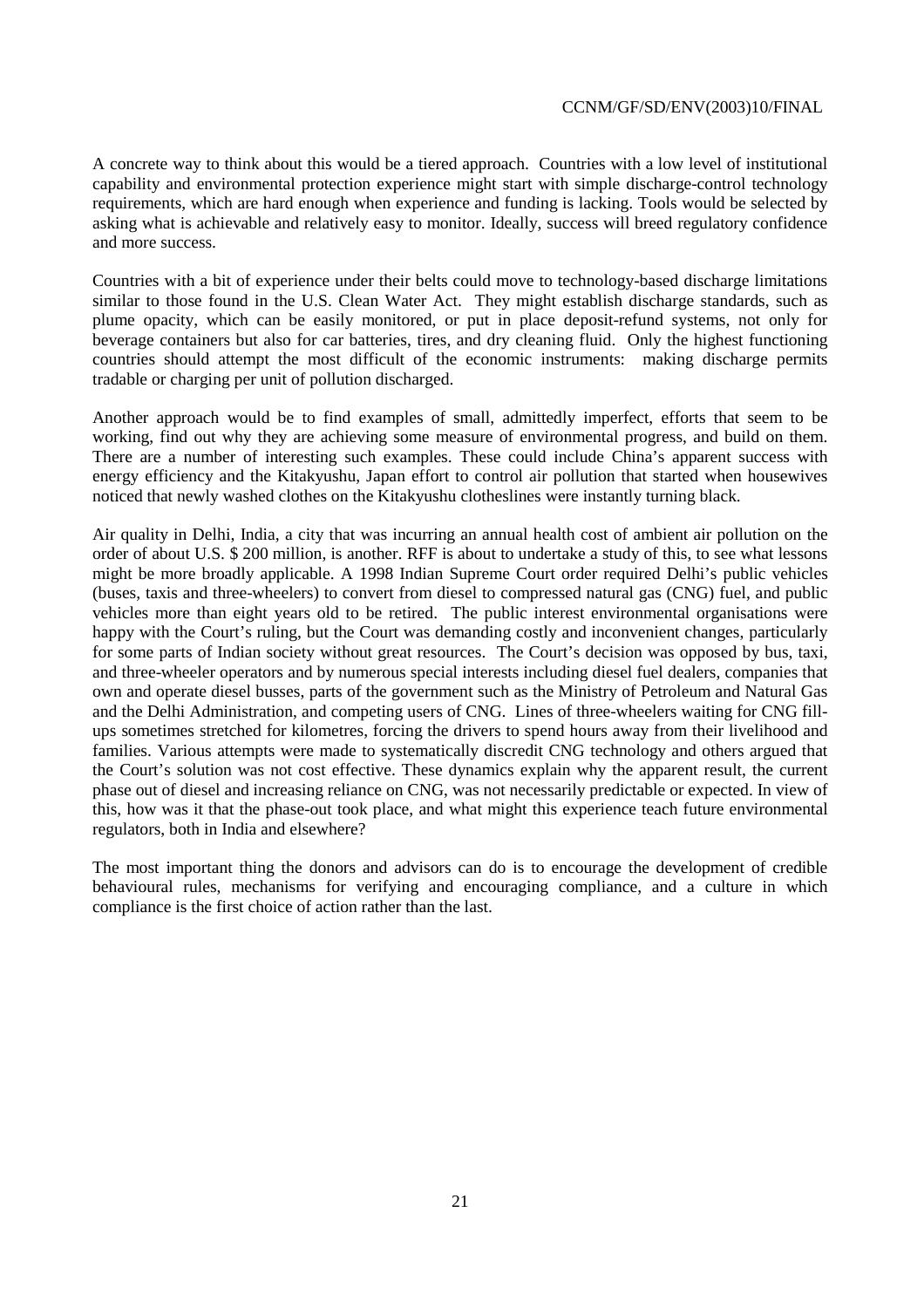### **7. CONCLUSION**

Institutional capacity should not be an eternal barrier. Regulatory capacity and confidence can be developed in a number of ways. In my view, the effort to promote market-based instruments has been a distraction from the urgent task of developing appropriate actions with a likelihood of success, that would, in turn, build the requisite institutional confidence.

The suggestion (connected with development assistance dollars) that market instruments should be the first goal set the standard for success too high, and may have created a crisis of confidence. The developing countries are not environmental laboratories; they are real places with severe problems and limited resources. They are not the right places to insert theories that have only been tested in models and in the minds of the people who thought of them, where confounding facts and poor conditions can be assumed away.

Environmental protection is a gritty and difficult business. Theory has much to offer, but in the end, local traditions, culture, institutions, and infrastructure will determine the success of any policy. Policy selection should not be a function of fads or ideology. Like good doctors, the Environmental Consensus should examine the patient before, not after, it prescribes the cure.

If credibility and success are built incrementally, institutions, like people, have the opportunity to practice and to learn from both their successes and their mistakes. Environmental policy is a particularly good practice ground because clean air and clean water is something most societies want; in many places, it will be possible to find the requisite public support for undertaking reasonable steps.

Taking more measured steps does not have the same sense of adventure as a great environmental leap forward. But it will result in real, although initially small, environmental gains, and could be accomplished without losing sight of the ultimate goal, which is to reach the goals of environmental quality at least cost to society.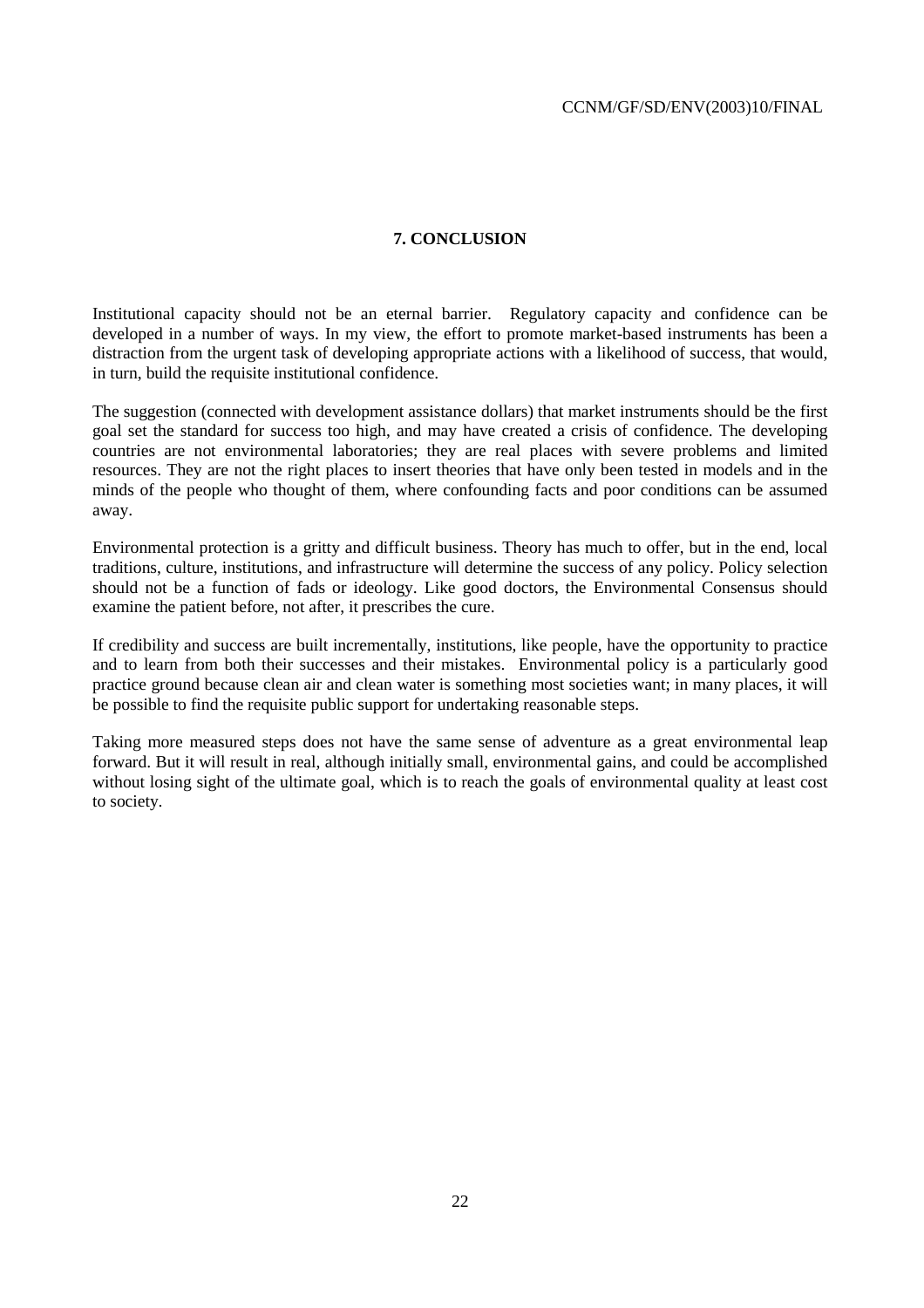#### **8. BIBLIOGRAPHY**

- Alford William P. and Yuanyuan Shen, 1998. "Limits of the Law in Addressing China's Environmental Dilemma", in Michael B. McElroy, Chris P. Nelson and Peter Lydon, eds. (1998), *Energizing China: Reconciling Environmental Protection and Economic Growth*.
- Andersen, M., 2001. *Economic Instruments and Clean Water: Why Institutions and Policy Design Matter*, OECD: Paris.
- Bell, R.G. and Russell, C., 2002. "Environmental Policy for Developing Countries", *Issues in Science and Technology.*
- Bell, R.G. and Russell, C., 2003. "Ill-Considered Experiments: The Environmental Consensus and the Developing World", *Harvard International Review.*
- Bell, R.G., 2002. "Monitoring International Greenhouse Gas Emissions Trading", BNA Daily Environment Reporter, Analysis & Perspective; *BNA International Environmental Reporter, Analysis & Perspective*.
- Beverage & Diamond, P.C., 2001. *Key Aspects of the 2000 Amendments to the Air Pollution Prevention and Control Law of the People's Republic of China, Briefing for Corporate Counsel and EHS Managers*, found at http://www.bdlaw.com/publications.asp.
- Boyd, J., 2000. *The New Face of the Clean Water Act: A Critical Review of the EPA's Proposed TMDL Rules*, RFF Discussion Paper 00-12. http://www.rff.org/CFDOCS/disc\_papers/PDF\_files/0012.pdf.
- Bureau of National Affairs, 2003. China Environmental Outlook 2003, Beijing.
- Chen Fu, Gao Shuting and Luo Hong, 2000. "The Control Strategy of  $SO<sub>2</sub>$  in China", in Wang Jinnan, et al., eds. (2000), *SO2 Emissions Trading Program: U.S. Experience and China's Perspective*, Beijing.
- Cole, D., 1998. *Instituting Environmental Protection: From Red to Green in Poland*, New York.
- Cole, D. and Grossman, P., 1999. "When is Command and Control Efficient? Institutions, Technology, and the Comparative Efficiency of Alternative Regulatory Regimes for Environmental Protection", *Wisconsin Law Review*, Number 5 at p. 887, also found at: http://www.iulaw.indy.indiana.edu/instructors/cole/When%20is%20Command%20and%20Control %20Efficient.PDF.
- Cole, D. and Grossman, P., 2002. "Toward a Total Cost Approach to Environmental Instrument Choice," in R. Zerbe and T. Swanson (eds.), *Research in Law and Economics*.
- Drakulic, S., 1991. *How We Survived Communism and Even Laughed,* New York and London.